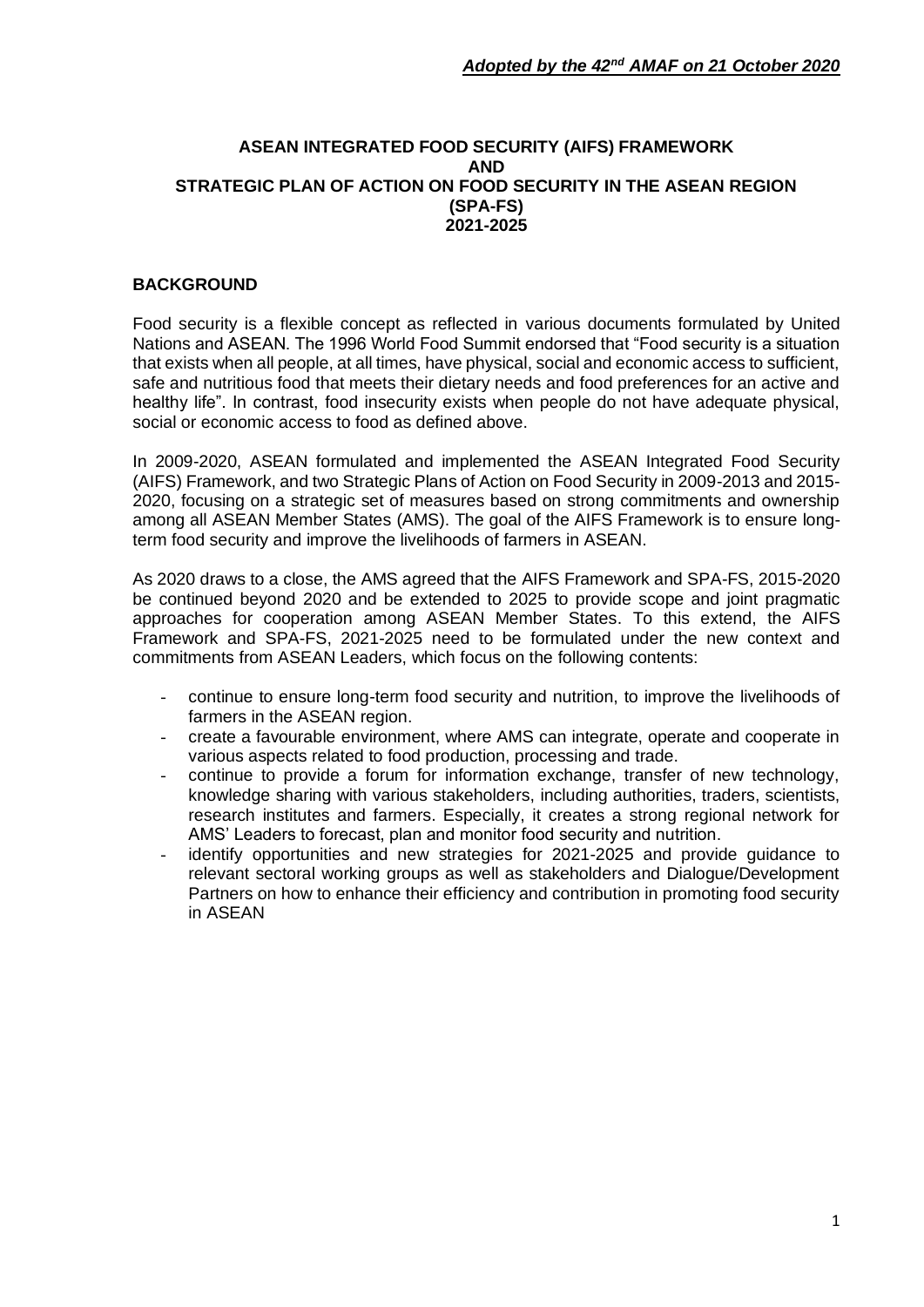# **ASEAN INTEGRATED FOOD SECURITY FRAMEWORK**

In addressing the long-term food security, food safety and nutrition in the ASEAN region, the ASEAN Integrated Food Security Framework (AIFS) Framework will provide scope and joint pragmatic approaches for cooperation among ASEAN Member States (AMS) in food security and nutrition.

## **I. GOAL**

The goal of AIFS Framework is to ensure long-term food security and nutrition, to improve the livelihoods of farmers in the ASEAN region. The specific Strategic Plan of Action on Food Security (SPA-FS) for each period will be developed to create a favourable environment, where AMS can integrate, operate and cooperate in various aspects related to food production, processing and trade.

The AIFS Framework provides a forum for information exchange, transfer of new technology, knowledge sharing with various stakeholders, including authorities, traders, scientists, research institutes and farmers. Especially, it creates a strong regional network for the AMS to forecast, plan and monitor food security and nutrition.

The AIFS Framework is not a legally binding instrument. It offers guidelines and recommendation for catalyzing coherent action at the regional and country levels by the full range of stakeholders, while highlighting the responsibility of governments to combat food insecurity in the region.

# **II. OBJECTIVES**

To achieve the goal, the AIFS Framework has the following objectives:

- a) To sustain and increase food production;
- b) To reduce postharvest losses;
- c) To promote conducive market and trade for agriculture commodities and inputs;
- d) To ensure food stability and affordability;
- e) To ensure food safety, quality and nutrition;
- f) To promote availability and accessibility to agriculture inputs; and
- g) To operationalize regional food emergency relief arrangements.

#### **III. COVERAGE**

The priority crop commodities for food security in the ASEAN region include rice, maize, soybean, sugar and cassava. Other commodities such as livestock, fishery and crops for staple food, which are important for food security and nutrition, shall be identified during the course of implementation of the AIFS Framework and its relevant SPA-FS.

#### **IV. FIVE PRINCIPLES FOR SUSTAINABLE FOOD SECURITY IN ASEAN**

Reiterated the implementation of the five principles for sustainable global food security, adopted in November 2009 by the World Summit on Food Security in Rome, which provide a powerful strategic underpinning for coordinated action by all stakeholders at regional and country level:

**Principle 1:** invest in country-owned plans, aimed at channeling resources to well designed and results-based programmes and partnerships.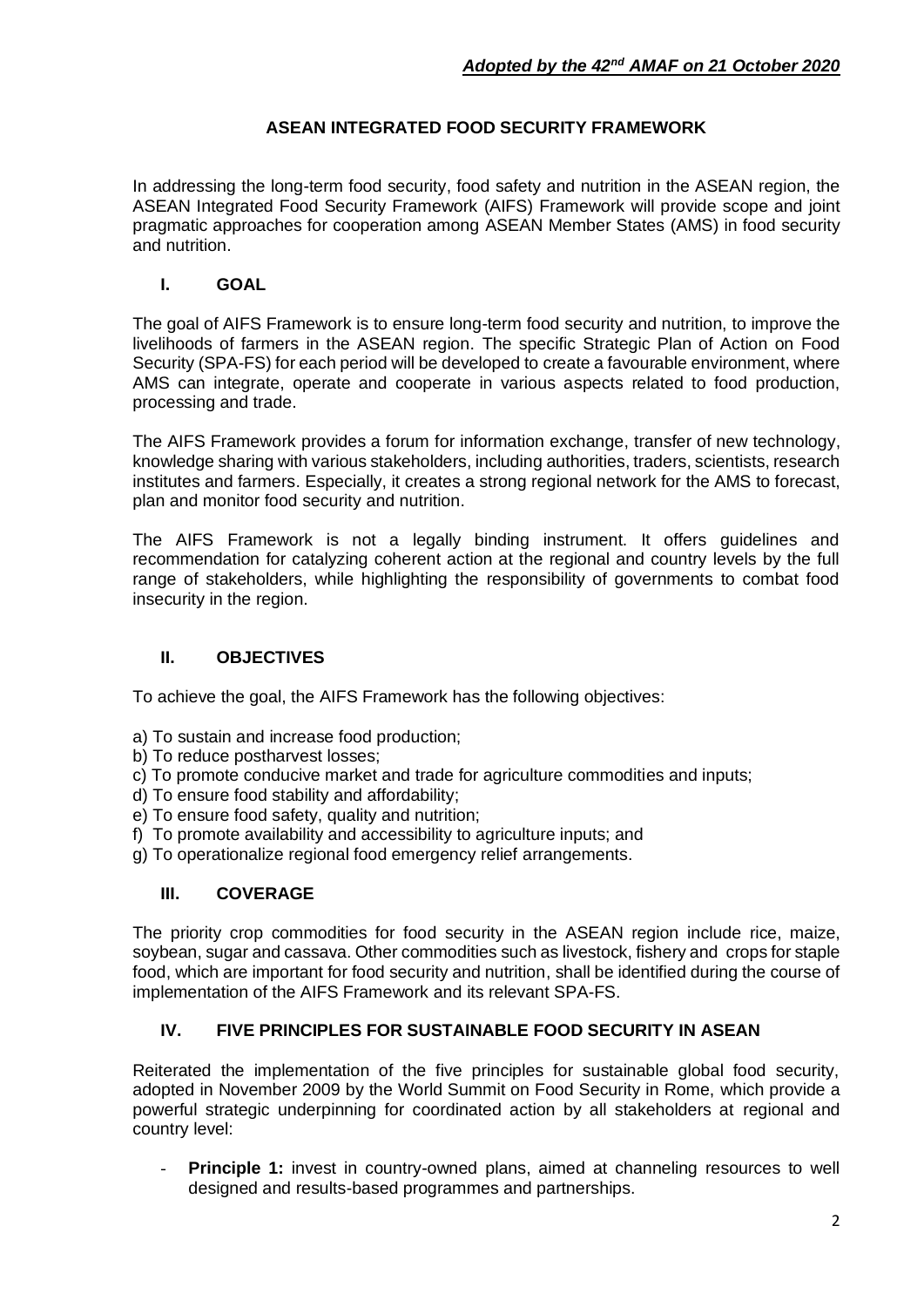- **Principle 2:** Forester strategic coordination at national, regional and global level to improve governance, promote better allocation of resources, avoid duplication of efforts and identify response gaps.
- **Principle 3:** Strive for a comprehensive twin-track approach to food security that consists of (i) direct action to immediately tackle hunger for the most vulnerable; and (ii) medium and long term sustainable agriculture, food security, nutrition and rural development programmes to eliminate the root courses of hunger and poverty, including the progressive realization of the right to adequate food.
- **Principle 4**: Ensure the strong role for the multilateral system by sustained improvements in efficiency, responsiveness, coordination and effectiveness of multilateral institutions.
- **Principle 5**: Ensure sustained and substantial commitment by all partners to investment in agriculture, food security and nutrition, with the provision of necessary resources in a timely and reliable fashion, aimed at multi-year plans and programmes.

# **V. EMERGING CHALLENGES**

A number of emerging challenges in food security, food safety and nutrition should jointly be addressed by AMS, among others:

- Enhancing resilience to climate change;
- Meeting the food and nutritional needs of populations, especially populations living in remote rural and vulnerable areas;
- Increasing sustainable agricultural production and productivity;
- Finding sustainable solutions to the increasing competition for natural resource.
- Finding solutions and recommendation to address food and nutrition insecurity during the pandemic or outbreak of diseases.

# **VI. GOVERNANCE**

The AMS will focus on the implementation of the following recommendations to enhance the governance of the Framework:

- Create adequate governance structure to ensure institutional stability, transparency, accountability and rules of law, which lead to taking of efficient decisions and underpin access to food and higher living standards;
- Promote adequate coherence in policy making and prioritization of policies, plans, programmes and funding to tackle hunger, malnutrition and food insecurity, focusing in particular on the most vulnerable and food insecure populations;
- Create an open, non-discriminatory, equitable, distortion-free, transparent multilateral trading system that promote agriculture and rural development that could contribute to enhance food security in the region;
- Implement the 2017 ASEAN Regional Guidelines on Food Security and Nutrition Policy, which serve as general framework guide for the ASEAN Member States to introduce, implement and develop food security and nutrition policies in accordance with the economic context and specific regulations in ASEAN Member States.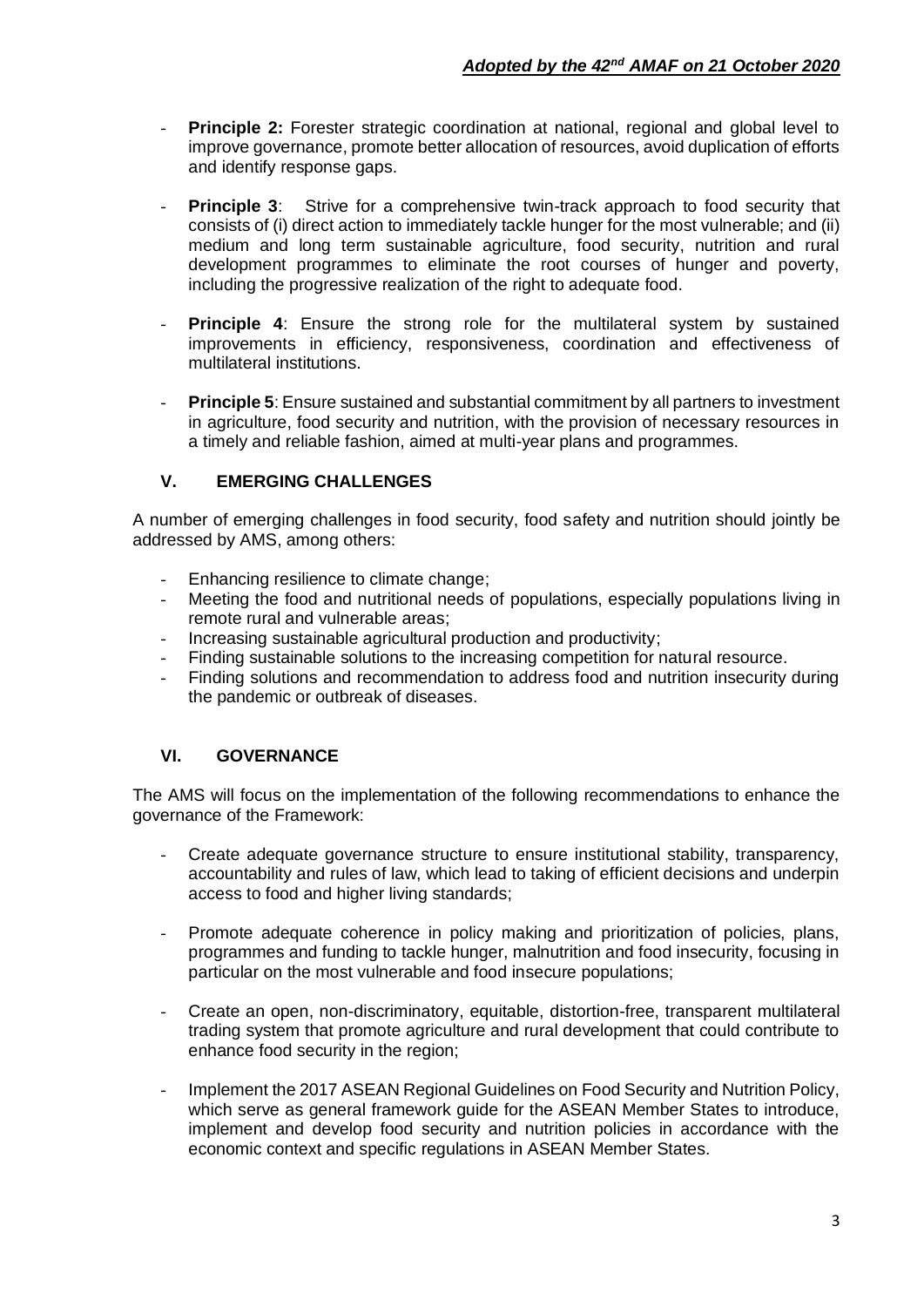Implement the 2018 ASEAN Guidelines on Promoting Responsible Investment in Food, Agriculture and Forestry to bring positive outcomes for food security and nutrition.

## **VII. REGIONAL PARTNERSHIP FOR EFFECTIVE DEVELOPMENT COOPERATION**

The ASEAN Integrated Food Security Framework sets out three core principles for AMS to promote regional partnership, namely:

- **Ownership:** AMS must lead their own development policies and strategies and manage their own development work on the ground at the country level;
- **Alignment:** Donors must line up their support and assistance firmly behind the priorities outlined in AMS' s national development strategies;
- **Harmonization**: Donors must coordinate their development works better among themselves to avoid duplication and high transection costs for AMS.

## **VIII. OTHER DOCUMENTS AND GUIDELINES**

A number of other ASEAN documents and guidelines provides principles and strategies that are relevant to the achievement of food security. These include:

- 2015 Statement of ASEAN Ministers on Agriculture and Forestry on Food Security and **Nutrition**
- 2017 ASEAN Regional Guidelines on Food Security and Nutrition Policy
- 2017 ASEAN Public Private Partnership Regional Framework for Technology Development in the Food, Agriculture and Forestry Sector
- 2018 AMAF's Approach to Gender Mainstreaming in The Food, Agriculture and Forestry Sector
- Multi Sectoral Framework on Climate Change: Agriculture and Forestry towards Food and Nutrition Security and Achievements of SDGs (MSFCC)
- 2018 ASEAN Guidelines on Promoting Responsible Investment in Food, Agriculture and Forestry
- 2019 Action Plan to Promote and Implement the ASEAN Guidelines on Promoting Responsible Investment in Food, Agriculture and Forestry Sectors.

#### **IX. IMPLEMENTATION**

The SOM-AMAF, supported by ASEC, is the body with primary responsibility for implementation of the AIFS Framework and its SPA-FS. The SOM-AMAF will also take the lead in coordinating AIFS Framework SPA-FS activities with other sectoral bodies under AEC and ASCC.

Resources to implement the AIFS Framework SPA-FS are mobilized by cost-sharing among AMS; additional resources may be mobilized from financial support of Dialogue Partners and donor agencies. Participation of relevant stakeholders (e.g. associations of agricultural cooperatives, civil society organizations) in implementation and monitoring and evaluation of SPA-FS is encouraged.

# **X. REVIEW**

The implementation of the AIFS Framework and its SPA-FS shall be frequently updated and reviewed based on the need of the ASEAN Member States.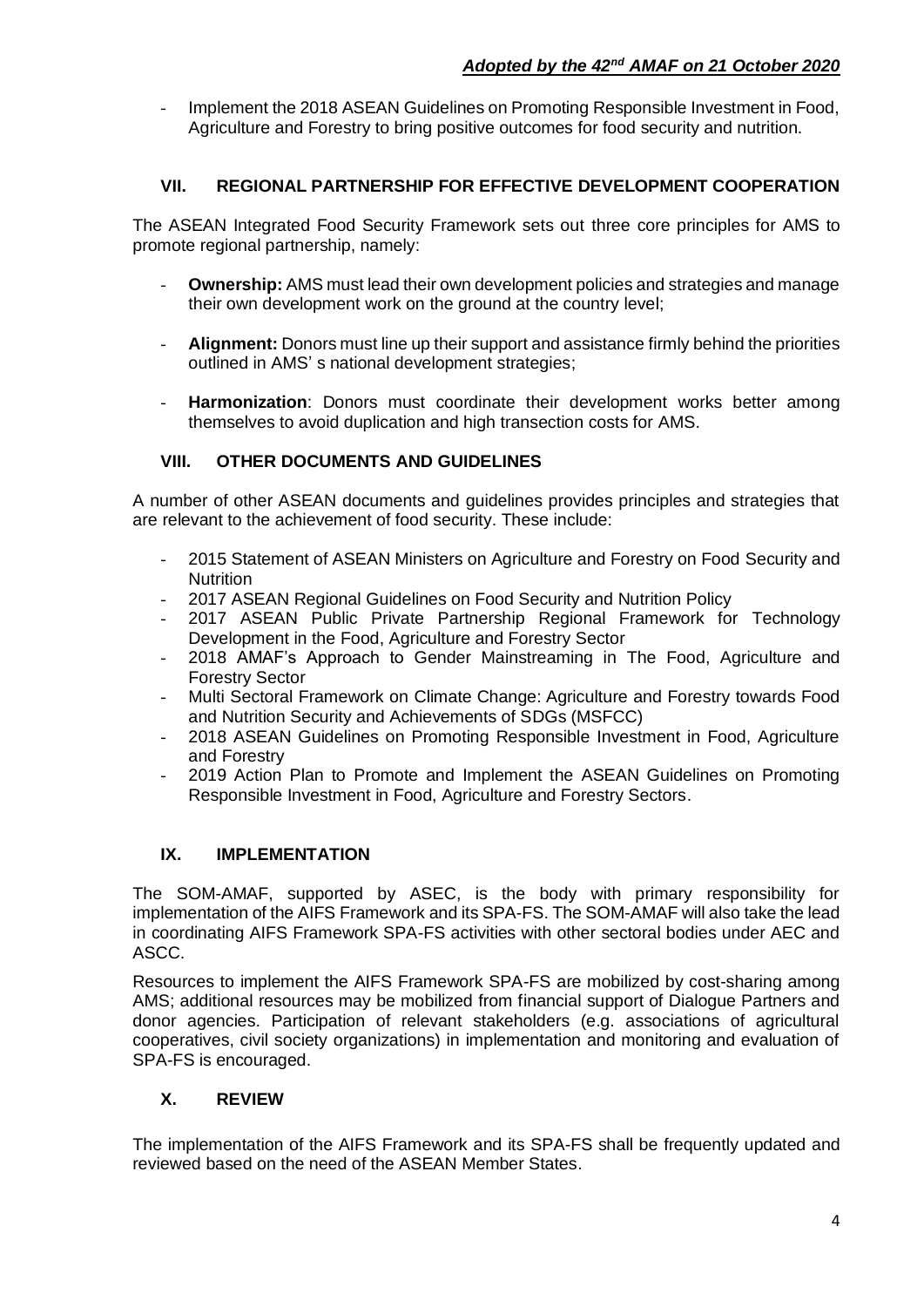## **STRATEGIC PLAN OF ACTION ON FOOD SECURITY IN THE ASEAN REGION 2021-2025**

The Strategic Plan of Action on Food Security in the ASEAN Region (SPA-FS) 2021-2025 outlines nine corresponding Strategic Thrusts to the AIFS Framework's Components. Each Strategic Thrust is supported by Action Programme(s), Activity, Responsible Agencies and Work Schedule.

Sub-activities are identified for further consideration and implementation. Detailed information of the SPA-FS is summarized in a Matrix, which appears as **ANNEX 1.**

## **STRATEGIC THRUSTS/ ACTION PROGRAMMES/ ACTIVITIES**

**Strategic Thrust 1**: Strengthen Food Security, including Emergency/ Shortage Relief Arrangement

Output 1.1. Regional food security reserve fully function

Activity 1.1.1. Conduct technical meetings on country-specific implementation of APTERR, covering development the release of APTERR stocks.

Activity 1.1.2. Gather data and conduct analysis thereof to support the technical meetings.

Activity 1.1.3. APTERR Council assists APTERR parties to establish country-specific implementation mechanisms and overall M&E system.

Activity 1.1.4. Conduct capacity building activities (e.g. trainings) for APTERR Members and Secretariat staff.

Activity 1.1.5 Collaboration with AFSIS Secretariat and national food agencies to periodic assessment of Food Emergency Monitoring and Information (FEMI) system.

Activity 1.1.6. Conduct a possibility study on expanding food commodities and identify a suitable mechanism

Activity 1.1.7. Develop a framework in the system for ASEAN Member States to escalate request in the event of an export ban and for member states to continue to honour committed exports for at least what has been ordered for the current month and 1 month forward

Output 1.2. Sustainability of the food supply chain with enhancement to the seed industry

Activity 1.2.1. Conduct technical meetings on ASEAN Seed Council (ASC).

Activity 1.2.2. Gather data and conduct analysis thereof to support the ASC technical meetings.

Activity 1.2.3 Assist ASC Council to establish country-specific implementation mechanisms and overall M&E system.

Activity 1.2.4. Conduct capacity building activities (e.g. trainings) for ASC Members and Secretariat staff.

Activity 1.2.5. Create platform for information sharing on various aspects of seed industry.

Activity 1.2.6. Facilitate technical and economic co-operation among industry player.

Activity 1.2.7. Harmonize rules and regulations related to seed industry system within ASEAN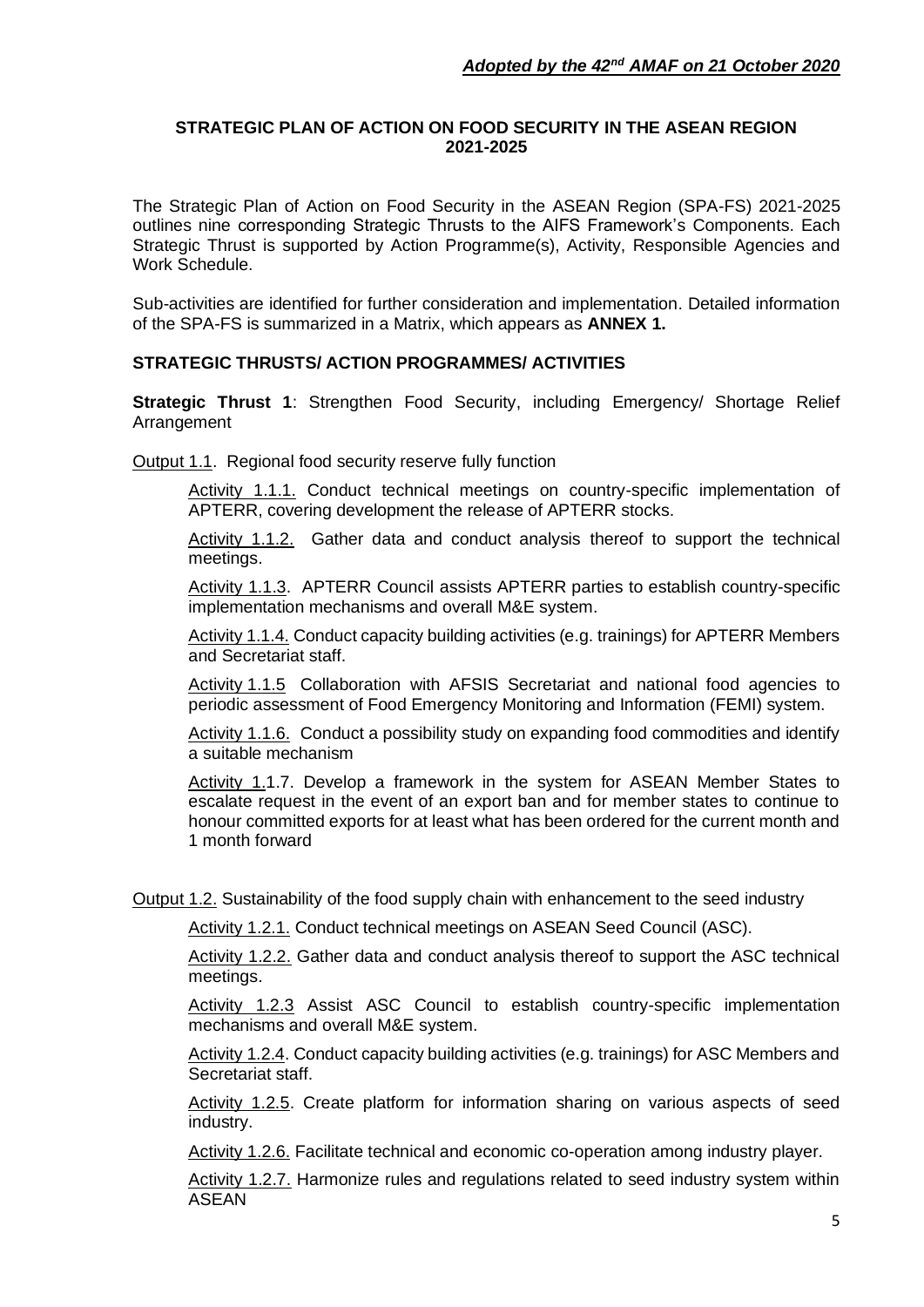**Strategic Thrust 2**: Promote conducive food market and trade.

Output 2.1. Regional food trade distributing more diverse and affordable food at more stable prices.

Activity 2.1.1. Convene the Rice (or Food) Trade Forum to discuss: procedures and disciplines to be followed with respect to the use of food rice trade restrictions and operations of state trading entities; food trade facilitation; food value chain strengthening, and food diet diversification, open to participation of private traders, and Dialogue Partners who are also key players in the global rice market.

Activity 2.1.2. Conduct technical meetings of the AFSRB in preparation for ASEAN Food Trade Forum.

Activity 2.1.3. Gather data and conduct analysis thereof to support the AFSRB technical meetings, such as policy scenarios for the rice market, impact assessment of contract growing on small-scale farmers, and related studies.

Activity 2.1.4. Based on Forum discussions, recommendations will be submitted to AFSRB for further discussion.

Activity 2.1.5. Convene seafood forum to deliberate specifically on technical barriers to seafood trade with a view to promote movement of fish and fish products intended for human consumption

Output 2.2. Enhanced AFSRB capacity as food security policy advisory unit for SOM-AMAF.

Activity 2.2.1. Conduct capacity building activities (e.g. trainings) for AFSRB Members and Secretariat staff.

**Strategic Thrust 3:** Strengthen integrated food security information systems to effectively forecast, plan and monitor supplies and utilization for basic food commodities

Output 3.1. AFSIS established as a permanent and fully functional early warning, monitoring, and surveillance information system with stronger network of sources of food market data and information in the region.

Activity 3.1.1. Establish AFSIS as a permanent, self-supporting, functionally independent system based on formal commitment of member states, assign a permanent host of its Secretariat, and consult with Plus 3 member states for cooperation and technical assistance.

Activity 3.1.2. Collect and update food security data on a regular basis including food supply information that meeting the national dietary guidelines.

Activity 3.1.3. Conduct timely, periodic assessment of the state and outlook for rice and other key food commodities in ASEAN Plus Three in the context of global markets based on real time market intelligence, use of existing data and quantitative analysis.

Activity 3.1.4. Collaborate with food security organizations, international and other organizations related developing quality standards and best practices for food security information systems and strengthen human resource development.

**Strategic Thrust 4: Promote sustainable food production** 

Output 4.1. R&D outputs, improved practices in agri-based and food value chains disseminated and access facilitated.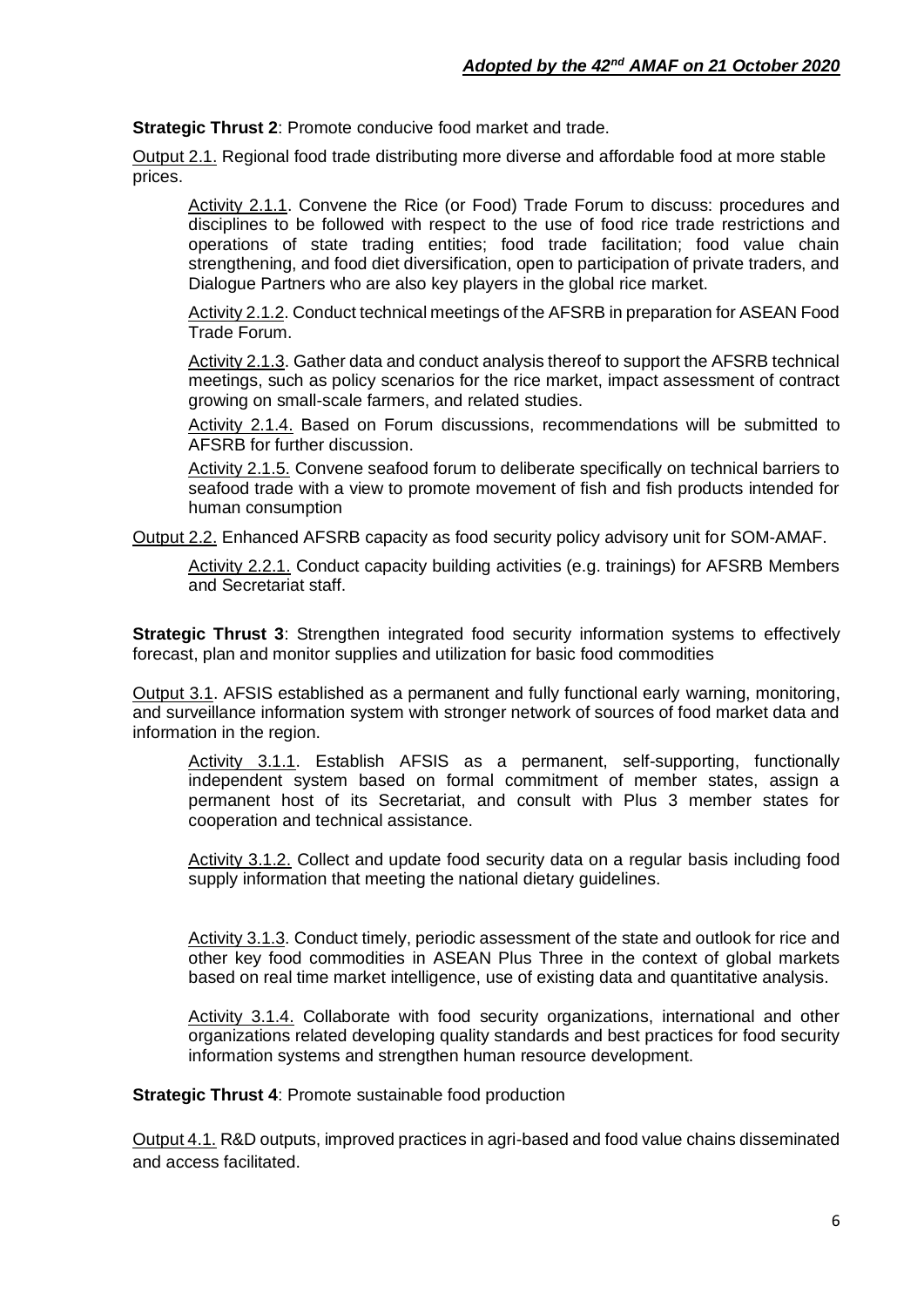## *Adopted by the 42nd AMAF on 21 October 2020*

Activity 4.1.1. Create and use a technology portal to disseminate new technologies and practices in the various stages of agri-based and food value chains and facilitate access to these by ASEAN producers to improve productivity and efficiency of value chains and product and safety standards including adoption of environmentally sustainable practices.

Activity 4.1.2. Promote cooperation between NARS of AMS and IARCS to implement IRRI's Rice Action Plan and other food commodity development plans, e.g. maize.

Activity 4.1.3. Promote cooperation between NARS, IARCS, private sector, and farmer organizations, towards expanding vegetable and fruit production in rural and urban areas, through adequate and quality seeds and planting materials and extension support to fruit and vegetable growers.

Activity 4.1.4. Promote technologies and techniques to reduce post-harvest losses and food waste in AMS.

Activity 4.1.5. Coordinate and assist in the overall research, development and commercialization activities within ASEAN member countries on Seed Sector

Activity 4.1.6. Promote research and development in alternative source of fish meal for fish feeds production

Activity 4.1.7. Expand and promote farmers' knowledge beyond agriculture to include agribusiness and entrepreneurship.

Output 4.2. Improved awareness of key producers on food quality and safety assurance

Activity 4.2.1. Develop food safety information on commodity-specific production through food fraud surveillance system in terms of mitigation and prevention.

Activity 4.2.2. Strengthen capacity of key players on safety food production along food value chain

**Strategic Thrust 5**: Encourage greater investment in food and agri-based industry to enhance food security

Output 5.1. Sustained expansion of investments in food and agri- based industries.

Activity 5.1.1. Prepare roadmaps for demand-oriented agri-based and food regional value chains involving organizations of small-scale farmers, disseminate investment opportunity information particularly for SMEs, and facilitate the coordination of investments based on public – private as well as public – community partnerships along agri-based regional value chains.

Activity 5.1.2. Support the development of agri-based and food regional supply chain through closer public-private sector partnerships.

**Strategic Thrust 6**: Identify and address emerging issues related to food security

Output 6.1. Implications of long-term bio-energy development on food security identified.

Activity 6.1.1. Conduct a study on the long-term implications of bio-energy development and food security in AMS.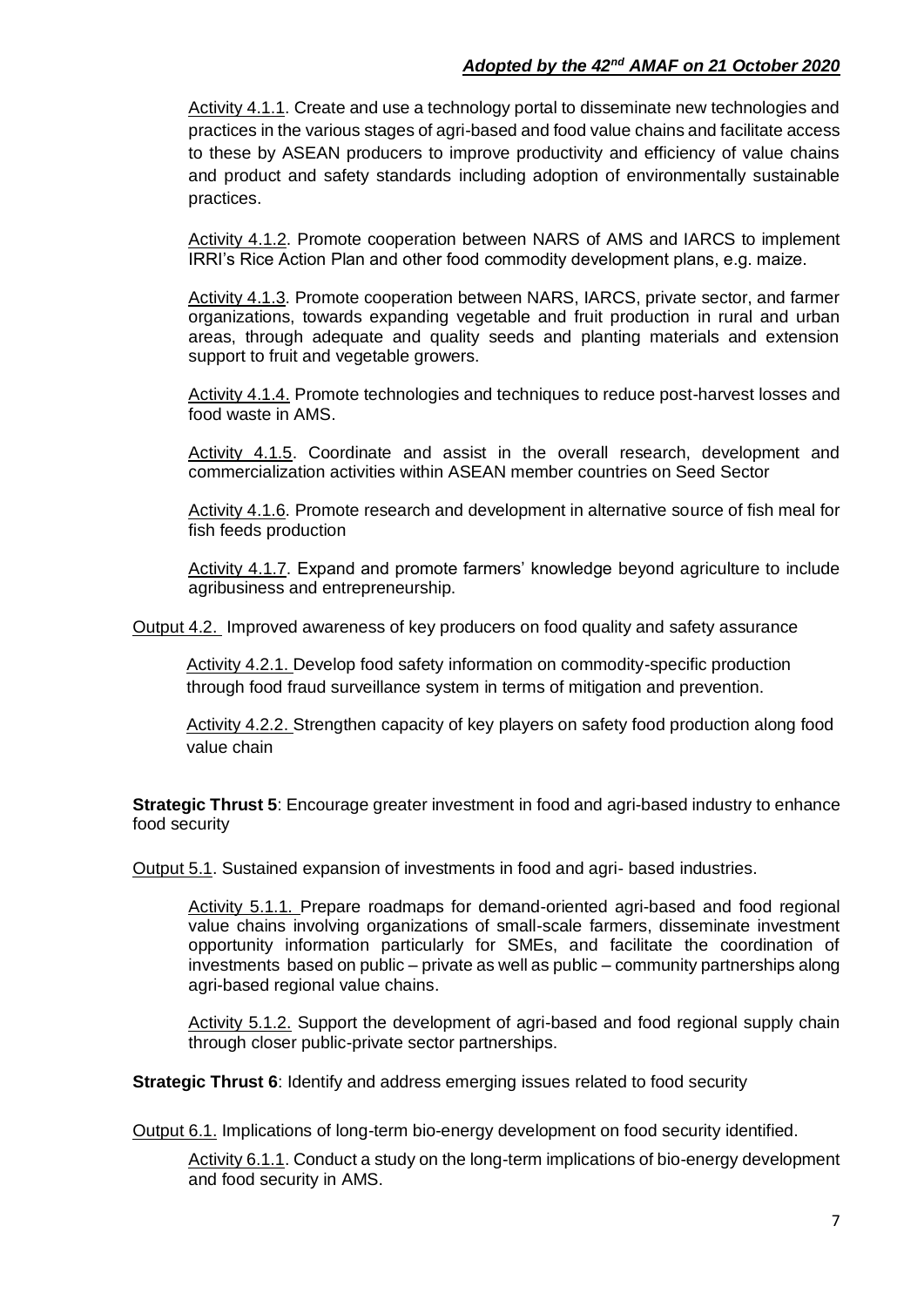Output 6.2. Introducing Climate smart agriculture<sup>1</sup> in AMS.

Activity 6.2.1. Pilot testing of technologies and practices (such as conservation agriculture, SRI, integrated crop-livestock, organic agriculture, drought and flood tolerant varieties of crops and etc.) within the climate smart agriculture approach in ASEAN.

Output 6.3. Impacts of demographic structural changes and urbanization on food security identified.

Activity 6.3.1. Conduct a study on the long-term implications of demographic structural changes (gender, younger people moving out of agriculture, conversion of agricultural land, urbanization, food trade and industrialization) on food security in ASEAN.

Activity 6.3.2. Development of set of recommendations or proposed options in responding to the implications of demographic and urbanization structural change.

Activity 6.3.3 Promote coherence in policy making and prioritization of policies, plans, programmes and funding to tackle double-burden of malnutrition and food insecurity among vulnerable and food insecure populations

**Strategic Thrust 7:** Utilize Nutrition Information to support evidence-based food security and agriculture policies

Output 7.1. Key nutrition information and indicators for food security monitoring and policy development identified/ defined

Activity 7.1.1. Conduct regional workshops to identify/define key nutrition information and indicators, collection/compilation methodologies required for regular food security monitoring and policy development.

Activity 7.1.2. Periodic monitoring and reporting on the status of food and nutrition indicators by AMS

Output 7.2. Nutrition information module developed and integrated into AFSIS and or other relevant mechanisms.

Activity 7.2.1. Conduct a study for the development and pilot testing of nutrition information module for integrating into AFSIS and or other relevant mechanisms.

Output 7.3. Utilisation of Nutrition information in food security policies.

Activity 7.3.1. Improve and or strengthen the ASEAN Food Security Information System with relevant nutrition information.

Activity 7.3.2. Develop nutrition-enhancing policy briefs for reporting to relevant ASEAN Sectoral Bodies.

**Strategic Thrust 8:** Identify policies, institutional and governance mechanisms for nutritionenhancing agriculture development in AMS

 $1$  Climate-smart agriculture is a new approach to ensure food security and nutrition, increase agricultural productivity and incomes, build resilience to climate change as well as reduce emissions.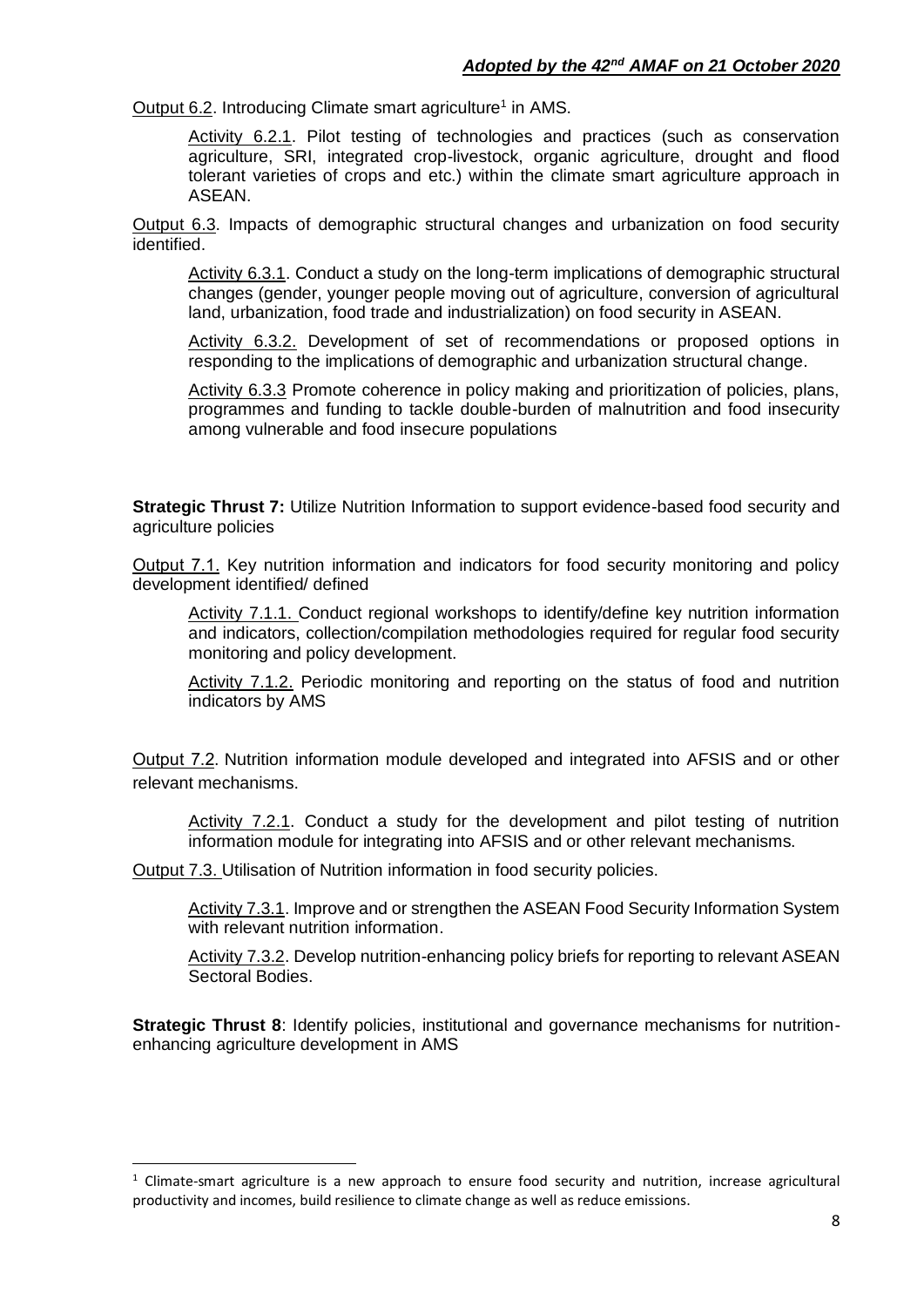Output 8.1. Awareness and recognition on importance of nutrition by key stakeholders of food, agriculture and forestry<sup>2</sup>.

> Activity 8.1.1. Develop and distribute awareness raising materials targeting at key stakeholders of food, agriculture and forestry on the importance scaling up nutritionsensitive enhancement in agriculture and food security.

Activity 8.1.2. Conduct national and regional event(s) for nutrition awareness raising.

Output 8.2. Policies and mechanisms for AMS supported.

Activity 8.2.1. Conduct annual consultation between SOM-AMAF and other relevant ASEAN Sectoral Bodies for better integration and coordination on food security and nutrition with support from development and dialogue partners.

Activity 8.2.2. Facilitate policy dialogue in support of Food Security and Nutrition governance and coordination, which is more inclusive of all relevant stakeholders of food, agriculture and forestry, and the institutional arrangements/modalities.

Activity 8.2.3. Establish key and strategic partnerships to enhance national and regional capacity building, policy dialogue and consensus building as well as advocacy among AMS and other stakeholders to address problems of food security and nutrition in the region.

**Strategic Thrust 9:** Develop and strengthen nutrition-enhancing food, agriculture and forestry policies/programs and build capacity for their implementation, monitoring and evaluation

Output 9.1. Nutrition-enhancing food, agriculture and forestry policies and programmes developed and strengthened.

Activity 9.1.1. Develop capacity to mainstream nutrition in sectoral and cross-sectoral policies and programs related to food, agriculture and forestry.

Activity 9.1.2. Conduct various studies, workshop(s) to enhance capacity for policy makers/officers in formulating nutrition-enhancing food, agriculture and forestry policies, strategies and investment programs.

Activity 9.1.3. Develop policy guidelines and tools for formulating national and regional nutrition-enhancing sectoral and cross-sectoral policies and programs related to food, agriculture and forestry.

Activity 9.1.4. Encourage and facilitate AMS in using the national dietary guidelines as one of the basis for forecasting/ planning of food supply in ensuring food and nutrition security for the population.

Output 9.2. Capacity for implementing, monitoring and evaluating nutrition-enhancing food, agriculture and forestry policies, strategies and programs enhanced.

Activity 9.2.1. Develop guidelines and tools for implementing, monitoring and evaluating national and regional nutrition-enhancing sectoral and cross-sectoral policies and programs related to food, agriculture and forestry.

Activity 9.2.2. Capacity building on implementation and monitoring and evaluation of policies, strategies and programs.

 $<sup>2</sup>$  Key stakeholders such as government officials, farmers organizations, CSOs, the private sectors, research and</sup> training institutions that are related to food, agriculture and forestry.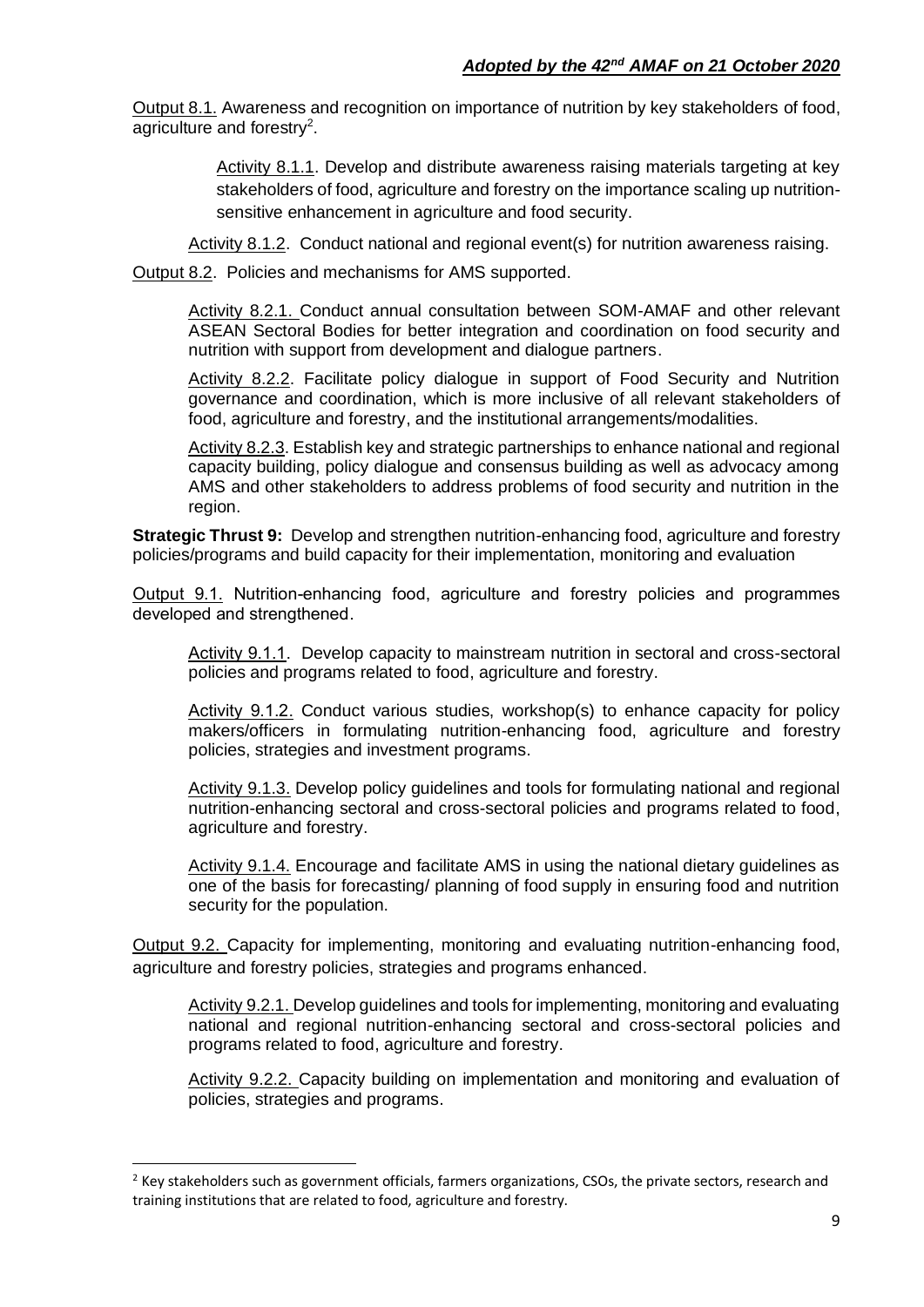Output 9.3. Various Programs related to nutrition-enhancing food, agriculture and forestry identified, implemented, monitored and evaluated.

Activity 9.3.1. Identification and implementation of priority actions, including monitoring and evaluation.

## **REVIEW**

The implementation of the SPA-FS 2021-2025 shall be frequently reviewed and updated. A final evaluation shall be conducted in 2025.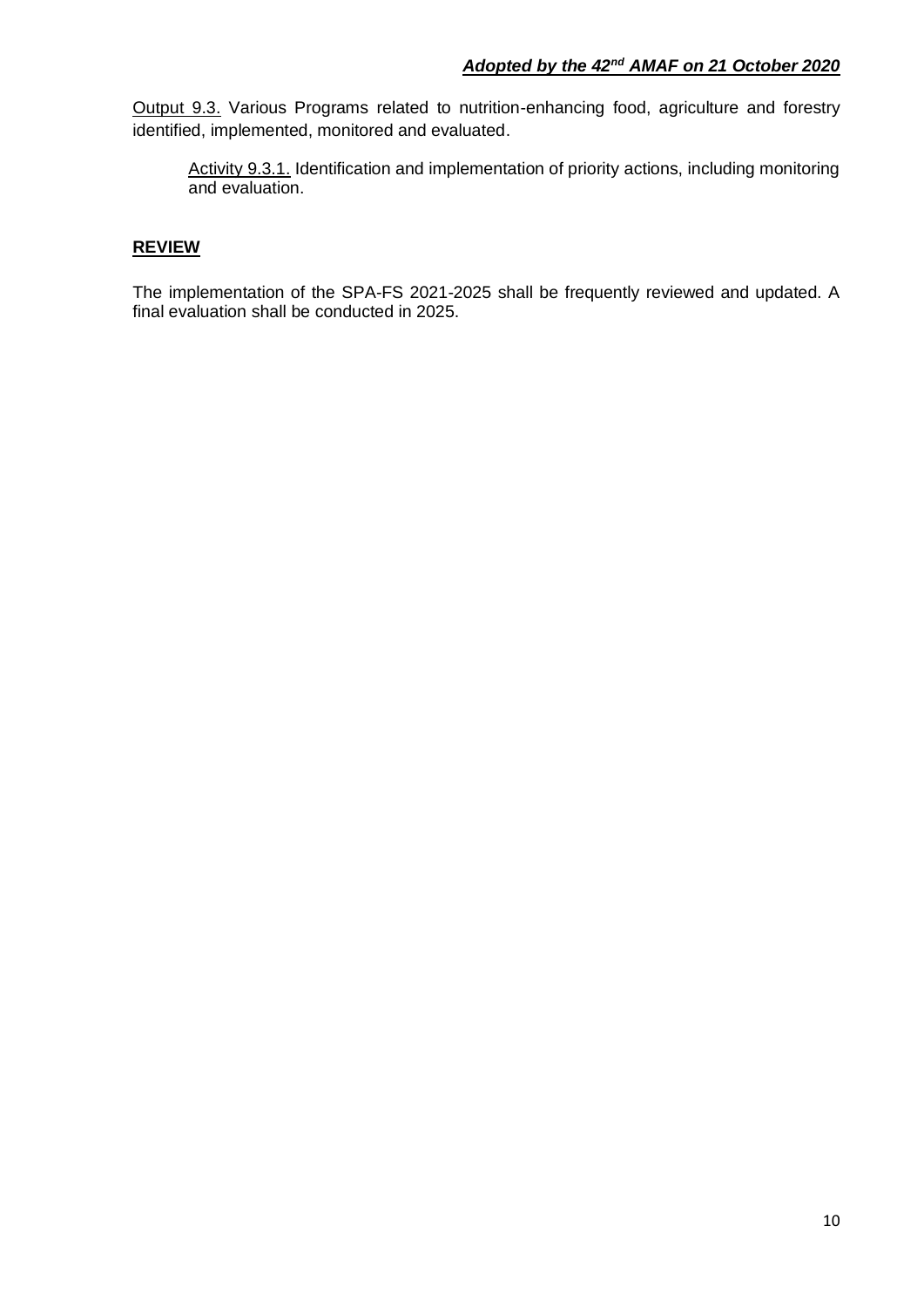# **Acronyms**

| <b>ABF</b>        | <b>ASEAN Business Forum</b>                                                        |
|-------------------|------------------------------------------------------------------------------------|
| ADB               | Asian Development Bank                                                             |
| <b>AEC</b>        | <b>ASEAN Economic Community</b>                                                    |
| <b>AEM</b>        | <b>ASEAN Economic Ministers</b>                                                    |
| <b>AFCC</b>       | ASEAN Multi-Sectoral Framework on Climate Change: Agriculture and Forestry towards |
|                   | Food Security                                                                      |
| <b>AFSIS</b>      | <b>ASEAN Food Security Information System</b>                                      |
| <b>AFSRB</b>      | <b>ASEAN Food Security Reserve Board</b>                                           |
| <b>AIFS</b>       | <b>ASEAN Integrated Food Security</b>                                              |
| <b>AMAF</b>       | <b>ASEAN Ministers of Agriculture and Forestry</b>                                 |
| AMS               | <b>ASEAN Member States</b>                                                         |
| <b>APTCS-FSBD</b> | ASEAN Plus Three Comprehensive Strategy on Food Security and Bioenergy Development |
| <b>APTERR</b>     | <b>ASEAN Plus Three Emergency Rice Reserve</b>                                     |
| <b>ASC</b>        | <b>ASEAN Seed Council</b>                                                          |
| <b>ASEAN-CCI</b>  | <b>ASEAN</b> Chamber of Commerce and Industry                                      |
| <b>ASEC</b>       | <b>ASEAN</b> Secretariat                                                           |
| <b>AsiaDHRRA</b>  | Asian Partnership for Development of Human Resources in Rural Asia                 |
| ASWGAC/           | ASEAN Centre for the Development of Agricultural Cooperatives/                     |
| <b>ASWGAC</b>     | <b>ASEAN Sectoral Working Group on Agricultural Cooperatives</b>                   |
| <b>ASWGC</b>      | <b>ASEAN Sectoral Working Group on Crops</b>                                       |
| <b>ASWGFi</b>     | <b>ASEAN Sectoral Working Group on Fisheries</b>                                   |
| <b>ASWGL</b>      | <b>ASEAN Sectoral Working Group on Livestock</b>                                   |
| <b>ATIGA</b>      | <b>ASEAN Trade In Goods Agreement</b>                                              |
| <b>ATWGARD</b>    | ASEAN Technical Working Group on Agricultural Research and Development             |
| <b>FAO</b>        | Food and Agriculture Organization of the United Nations                            |
| <b>IARC</b>       | <b>International Agricultural Research Centres</b>                                 |
| <b>IFPRI</b>      | <b>International Food Policy Research Institute</b>                                |
| <b>IRRI</b>       | <b>International Rice Research Institute</b>                                       |
| <b>NARS</b>       | National Agriculture Research System                                               |
| PPP               | Public-Private Sector Partnership                                                  |
| <b>SEOM</b>       | Senior Economic Officials Meeting                                                  |
| <b>SOMHD</b>      | Senior Officials meeting on the ASEAN Ministers on Health Development              |
| SOM-AMAF          | Senior Officials Meeting of the ASEAN Ministers on Agriculture and Forestry        |
| SPA-FS            | Strategic Plan of Action on Food Security                                          |
| <b>SRI</b>        | System of Rice Intensification                                                     |
| <b>TWG</b>        | <b>Technical Working Group</b>                                                     |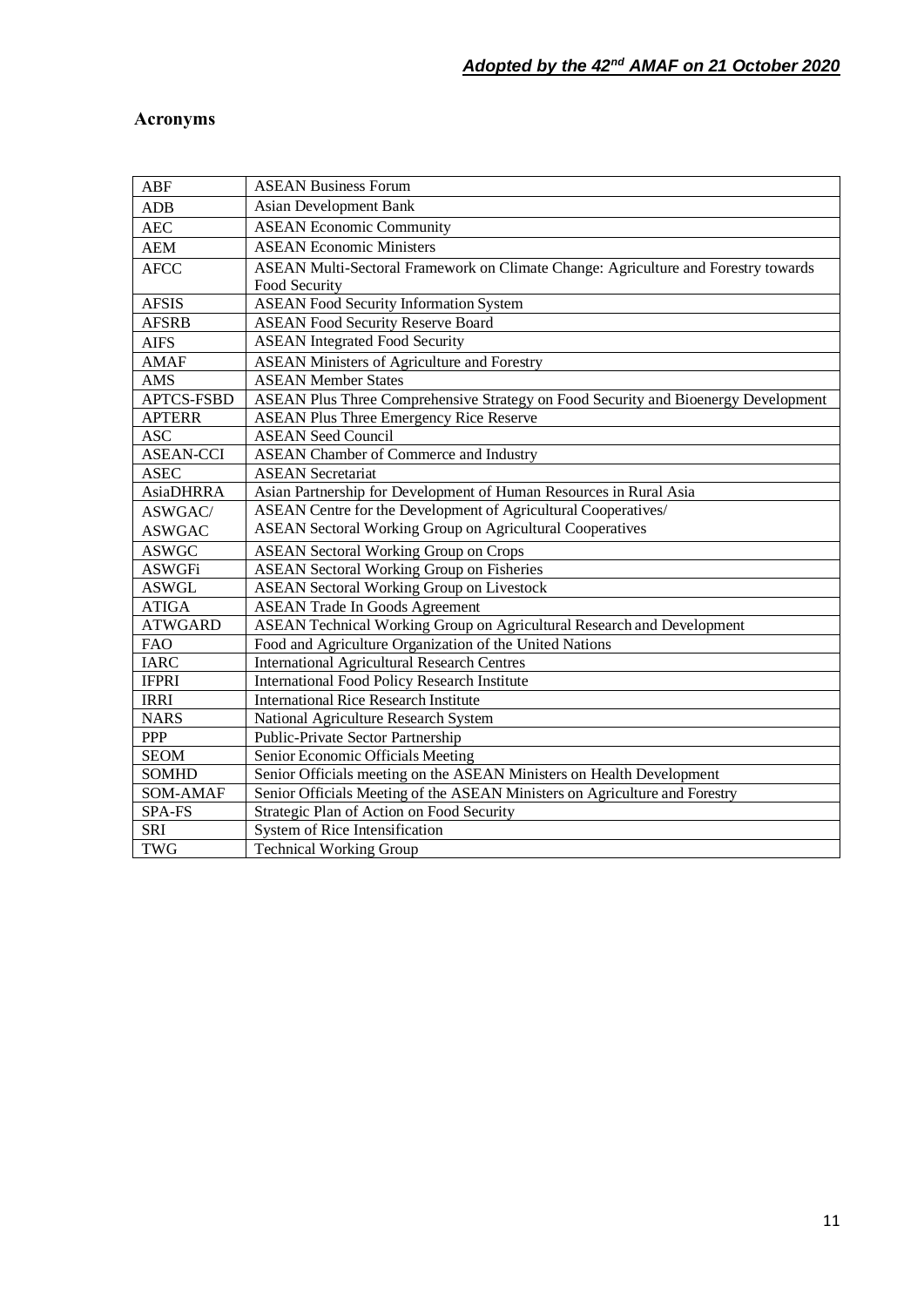| <b>Strategic Thrust/</b><br><b>Outputs</b> | <b>Activities</b>                                                                                                                                       | <b>Deliverables</b>                                                                                                                                                                                                                                                                                                                                                                                                                                                                                                                                      | <b>Timeline</b><br><i>(includes)</i><br>preparatory<br>work) | Lead agency;<br>other responsible<br>agencies, Dialogue/<br><b>Development</b><br><b>Partners</b> |
|--------------------------------------------|---------------------------------------------------------------------------------------------------------------------------------------------------------|----------------------------------------------------------------------------------------------------------------------------------------------------------------------------------------------------------------------------------------------------------------------------------------------------------------------------------------------------------------------------------------------------------------------------------------------------------------------------------------------------------------------------------------------------------|--------------------------------------------------------------|---------------------------------------------------------------------------------------------------|
|                                            |                                                                                                                                                         | Strategic Thrust 1. Strengthen Food Security, including Emergency/ Shortage Relief Arrangement                                                                                                                                                                                                                                                                                                                                                                                                                                                           |                                                              |                                                                                                   |
|                                            | Output 1.1 Regional food security reserve fully function                                                                                                |                                                                                                                                                                                                                                                                                                                                                                                                                                                                                                                                                          | 2021-2025                                                    | - AMS<br>- APTERR Parties<br>- APTERR<br>Secretariat<br>- ASEC<br>- ADB, FAO                      |
|                                            | 1.1.1. Conduct<br>technical<br>meetings on country-specific<br>implementation of APTERR,<br>covering<br>development<br>the<br>release of APTERR stocks. | Proceedings/minutes of technical working<br>meetings;<br>- Role and participation of private sector in<br>emergency rice reserves determined;<br>Measures for reducing storage cost of<br>stockpiled and earmarked reserves;<br>Other cooperation measures determined<br>such as between national food security<br>agencies and APTERR, the sharing of<br>information on emergency rice reserves,<br>pre-positioning of earmarked stocks, etc.<br>Draft guidelines on improved rules and<br>procedures of release and replenishment<br>of Rice Reserves. | 2021-2025                                                    | - AMS<br>- APTERR Parties<br>- APTERR<br>Secretariat<br>- ASEC<br>- ADB, FAO                      |

# **ANNEX 1: DETAILED SPA-FS 2021-2025**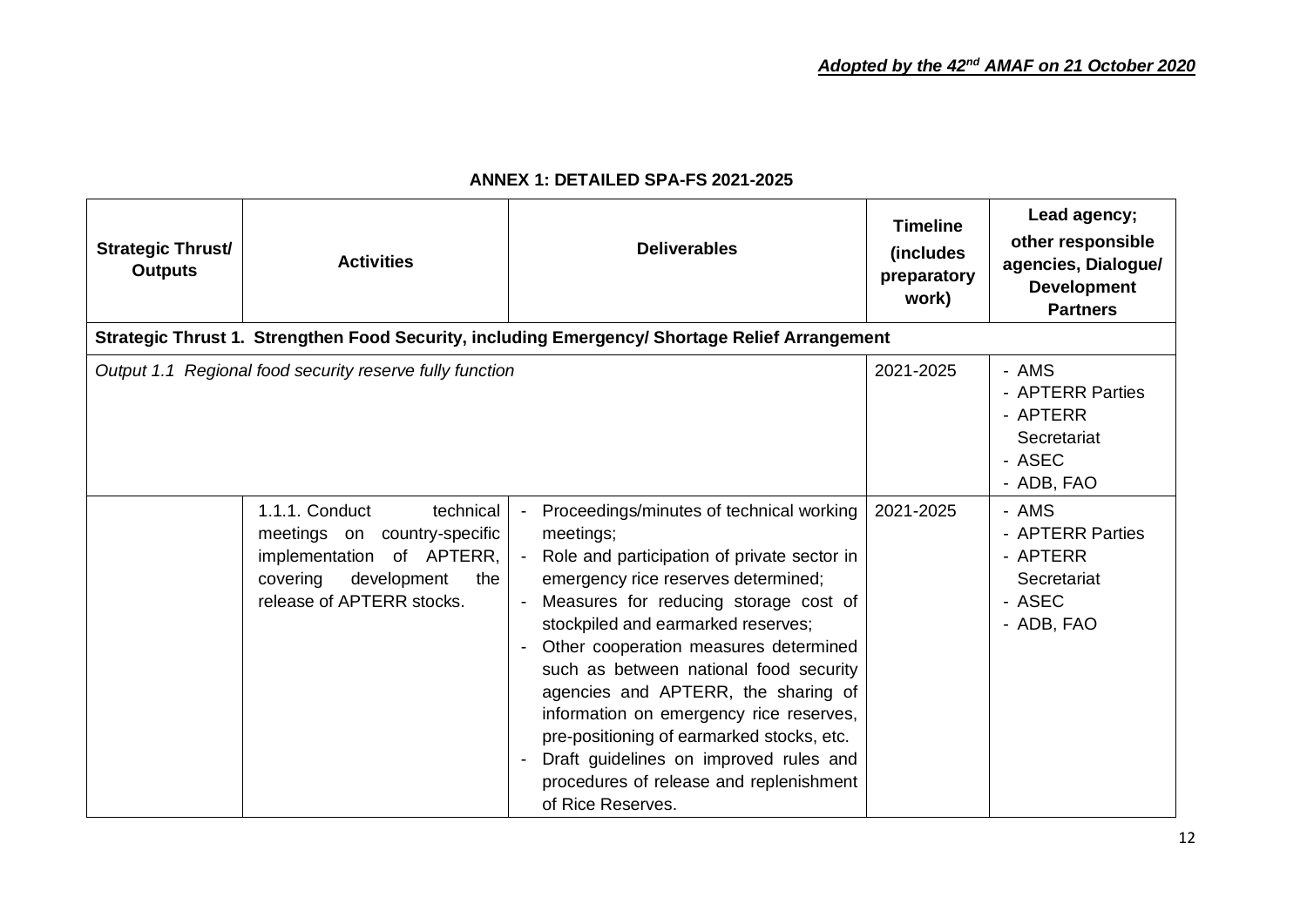| 1.1.2. Gather data and conduct<br>analysis thereof to support the<br>technical meetings                                                                                        | - Studies on the issues to be taken up<br>during the technical meetings, e.g.<br>appropriate size of the emergency rice<br>reserves at the national and regional<br>levels, etc.<br>Presentation materials as technical inputs<br>to the TWG meetings and policy fora | $2021 - 2025$ | - AMS<br>- APTERR Parties<br>- APTERR<br>Secretariat<br>- ASEC<br>- ADB, FAO                                            |
|--------------------------------------------------------------------------------------------------------------------------------------------------------------------------------|-----------------------------------------------------------------------------------------------------------------------------------------------------------------------------------------------------------------------------------------------------------------------|---------------|-------------------------------------------------------------------------------------------------------------------------|
| 1.1.3. APTERR Council assists<br><b>APTERR</b><br>parties<br>the<br>to<br>country-specific<br>establish<br>mechanisms<br>implementation<br>and overall M&E system              | Manual<br>of<br>procedure<br>operations,<br>flowcharts produced                                                                                                                                                                                                       | $2021 - 2025$ | - AMS<br>- APTERR Parties<br>- APTERR<br>Secretariat<br>- ASEC<br>- ADB, FAO                                            |
| 1.1.4. Conduct capacity building  -<br>activities (e.g. trainings)<br>for<br><b>APTERR</b><br><b>Members</b><br>and<br>Secretariat staff                                       | Training program design, list of trainees,<br>and training report                                                                                                                                                                                                     | $2021 - 2025$ | - AMS<br>- APTERR Parties<br>- APTERR<br>Secretariat<br>- ASEC<br>- ADB, FAO                                            |
| 1.1.5 Collaboration with AFSIS<br>Secretariat and national food<br>agencies to periodic<br>assessment of Food<br><b>Emergency Monitoring and</b><br>Information (FEMI) system. | - Warning system on disaster situation<br>- Quarterly FEMI assessment of disaster<br>situation<br>- Yearly FEMI report on disaster situation                                                                                                                          | $2021 - 2025$ | - APTERR Parties<br>- APTERR<br>Secretariat<br>- AFSIS Secretariat<br>- ADB, FAO<br>- Others<br>to<br>be<br>determined. |
| 1.1.6.<br>Conduct a possibility<br>expanding<br>food<br>study<br>on<br>commodities<br>and<br>identify a<br>suitable mechanism                                                  | Inception Report covers the methodology<br>and study work plan                                                                                                                                                                                                        | 2021-2023     | - AMSs<br>- APTERR Council                                                                                              |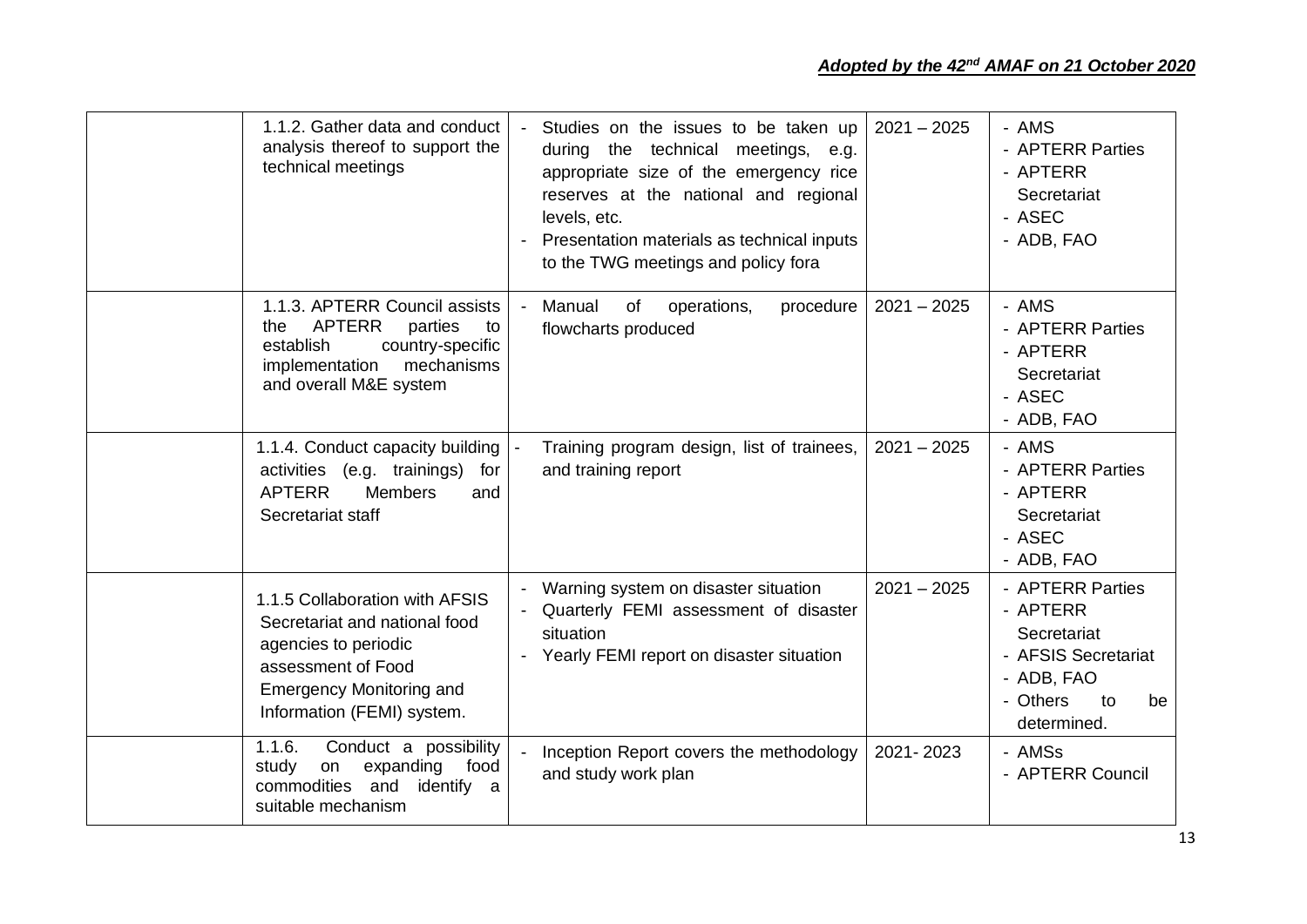|                                                                                                                                                                                                                                                                                                                                      | Interim Report covers all sections in the<br>outline agreed and the preliminary<br>findings of the study<br>Draft Final Report covers the findings of<br>$\blacksquare$<br>the study<br>Final Report - incorporates comments,<br>corrections, and recommendations |             | - APTERR<br>Secretariat<br>- ADB, FAO and<br>relevant partners                                                                                       |
|--------------------------------------------------------------------------------------------------------------------------------------------------------------------------------------------------------------------------------------------------------------------------------------------------------------------------------------|-------------------------------------------------------------------------------------------------------------------------------------------------------------------------------------------------------------------------------------------------------------------|-------------|------------------------------------------------------------------------------------------------------------------------------------------------------|
| Activity<br>1.1.7.<br>Develop<br>a<br>framework in the system<br>for<br><b>ASEAN</b><br><b>States</b><br>Member<br>to<br>escalate request in the event of<br>an export ban and for member<br>states to continue to honour<br>committed exports for at least<br>what has been ordered for the<br>current month and 1 month<br>forward | In the event of an export ban, the system<br>to escalate request developed                                                                                                                                                                                        | 2021-2025   | - AMSs                                                                                                                                               |
| Output 1.2. Sustainability of the food supply chain with enhancement to the seed industry                                                                                                                                                                                                                                            |                                                                                                                                                                                                                                                                   | 2021 - 2025 | Malaysia (as lead)<br><b>Other AMSs</b><br>$\blacksquare$<br><b>ASC Council</b><br><b>ASC Secretariat</b><br><b>Others</b><br>to<br>be<br>determined |
| 1.2.1. Conduct technical<br>meetings on ASEAN Seed<br>Council (ASC)                                                                                                                                                                                                                                                                  | Proceedings/minutes of technical working<br>meetings;<br>Draft guidelines on improved rules and<br>procedures                                                                                                                                                     | 2021-2025   | Malaysia (as lead)<br><b>Other AMSs</b><br>$\blacksquare$<br><b>ASC Council</b><br><b>ASC Secretariat</b><br><b>Others</b><br>to<br>be<br>determined |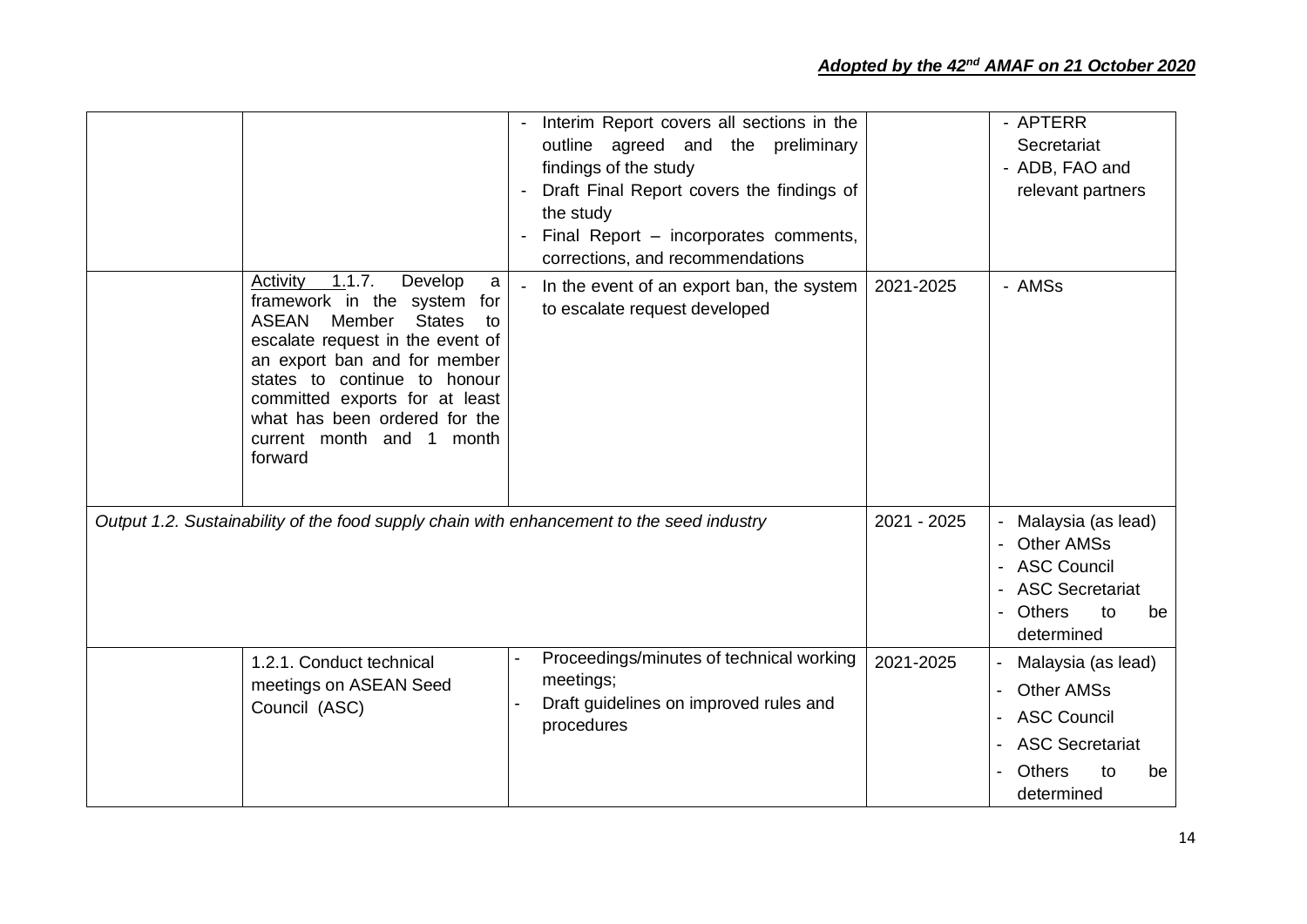| 1.2.2. Gather data and conduct  -<br>analysis thereof to support the<br>ASC technical meetings                       | Studies on the issues to be taken up<br>during the technical meetings<br>Presentation materials as technical inputs<br>to the TWG meetings                                                                                                                                                                                                               | $2021 - 2023$ | Malaysia (as lead)<br><b>Other AMSs</b><br>$\overline{\phantom{a}}$<br><b>ASC Council</b><br><b>ASC Secretariat</b><br><b>Others</b><br>to<br>be<br>determined |
|----------------------------------------------------------------------------------------------------------------------|----------------------------------------------------------------------------------------------------------------------------------------------------------------------------------------------------------------------------------------------------------------------------------------------------------------------------------------------------------|---------------|----------------------------------------------------------------------------------------------------------------------------------------------------------------|
| 1.2.3. Assist ASC Council to<br>establish<br>country-specific<br>implementation mechanisms and<br>overall M&E system | Manual<br>of<br>procedure<br>operations,<br>flowcharts produced                                                                                                                                                                                                                                                                                          | $2021 - 2023$ | Malaysia (as lead)<br><b>Other AMSs</b><br><b>ASC Council</b><br><b>ASC Secretariat</b><br><b>Others</b><br>to<br>be<br>determined                             |
| 1.2.4. Conduct capacity building<br>activities (e.g. trainings) for ASC<br>Members and Secretariat staff             | Training program design, list of trainees,<br>and training report                                                                                                                                                                                                                                                                                        | $2021 - 2023$ | Malaysia (as lead)<br><b>Other AMSs</b><br>$\overline{\phantom{a}}$<br><b>ASC Council</b><br><b>ASC Secretariat</b><br><b>Others</b><br>to<br>be<br>determined |
| 1.2.5. Create platform for seed<br>information sharing on various<br>aspects of seed industry                        | a database on supply and utilization of<br>seed/food commodities in the region such<br>as rice, corn, soybean, cassava, and<br>sugar; other data on food availability and<br>accessibility, update on regular basis; as<br>well as hunger and nutrition indicators at<br>national and subnational levels,<br>the.<br>updated based on data availability. | 2021 - 2023   | Malaysia (as lead)<br><b>Other AMSs</b><br><b>ASC Council</b><br><b>ASC Secretariat</b><br><b>Others</b><br>to<br>be<br>determined                             |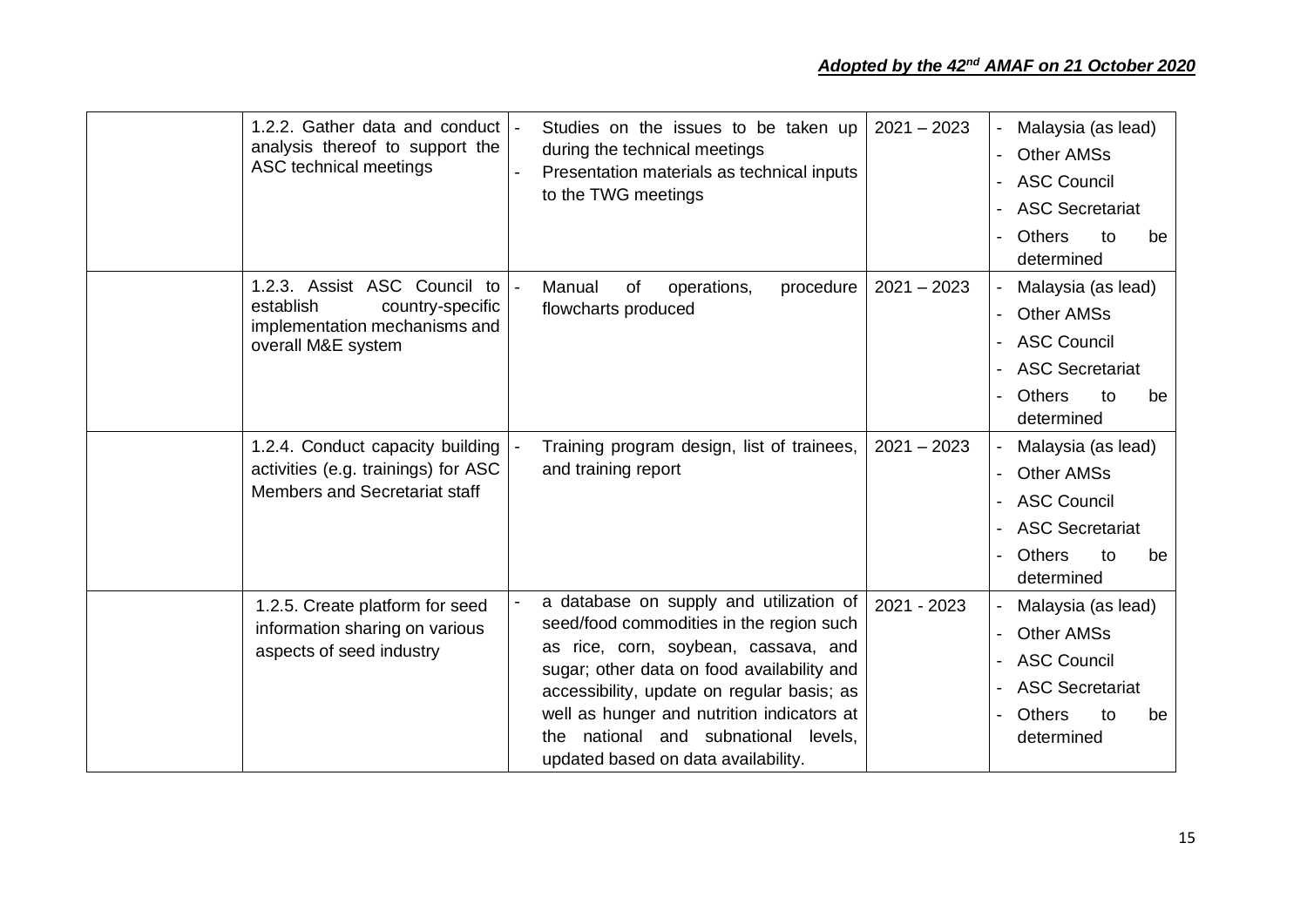| 1.2.6 Facilitate technical and<br>economic co-operation among<br>industry player                           | Other cooperation measures determined<br>such as between national food security<br>agencies and ASC | 2021 - 2025   | Malaysia (as lead)<br><b>Other AMSs</b><br><b>ASC Council</b><br><b>ASC Secretariat</b><br><b>Others</b><br>to<br>be<br>determined |
|------------------------------------------------------------------------------------------------------------|-----------------------------------------------------------------------------------------------------|---------------|------------------------------------------------------------------------------------------------------------------------------------|
| Harmonise<br>1.2.7<br>rules<br>and<br>related<br>regulations<br>to<br>seed<br>industry system within ASEAN |                                                                                                     | 2021 - 2025   | Malaysia (as lead)<br><b>Other AMSs</b><br><b>ASC Council</b><br><b>ASC Secretariat</b><br><b>Others</b><br>to<br>be<br>determined |
| Strategic Thrust 2: Promote conducive food market and trade                                                |                                                                                                     |               |                                                                                                                                    |
|                                                                                                            | Output 2.1. Regional food trade distributing more diverse and affordable food at more stable prices | 2021 - 2025   | - AMS<br>- AFSRB/<br><b>AFSRB</b><br>Secretariat (Lead)<br>- ASEC<br>- ADB, FAO<br>- Others<br>to<br>be<br>determined              |
| Convene the Rice (or<br>2.1.1.                                                                             | Draft amendment(s) to ATIGA Article 24                                                              | $2021 - 2025$ | - AMS                                                                                                                              |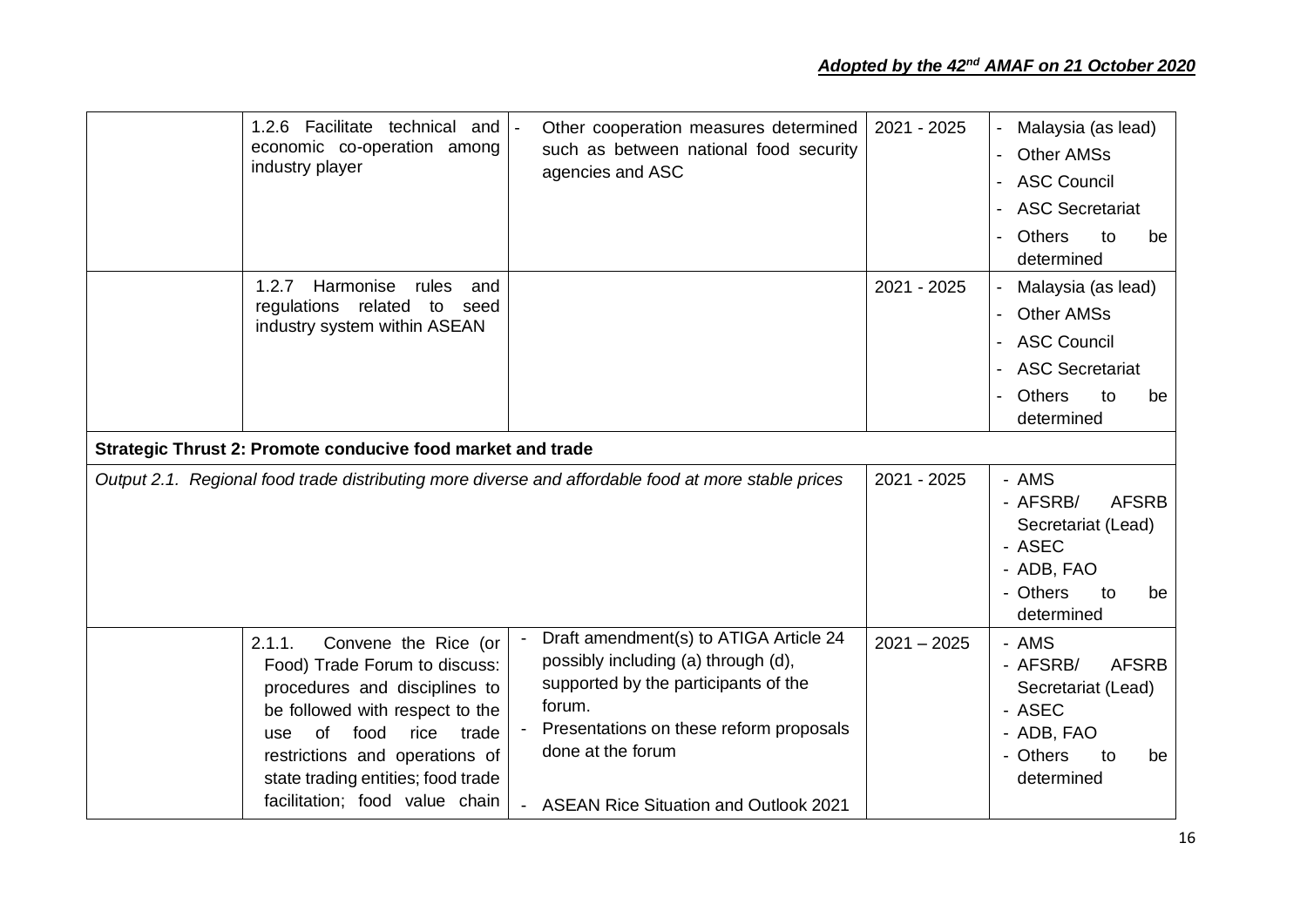# *Adopted by the 42nd AMAF on 21 October 2020*

| strengthening, and food diet<br>diversification.<br>open<br>to<br>participation of private traders,<br>and Dialogue Partners who are<br>also key players in the global<br>rice market.                                                                                                                                                                                                                                                                                                                                                                                                                                                                                                                                                                                                                                                                                                         |  |  |
|------------------------------------------------------------------------------------------------------------------------------------------------------------------------------------------------------------------------------------------------------------------------------------------------------------------------------------------------------------------------------------------------------------------------------------------------------------------------------------------------------------------------------------------------------------------------------------------------------------------------------------------------------------------------------------------------------------------------------------------------------------------------------------------------------------------------------------------------------------------------------------------------|--|--|
| Two meetings are considered:                                                                                                                                                                                                                                                                                                                                                                                                                                                                                                                                                                                                                                                                                                                                                                                                                                                                   |  |  |
| • In the first, participants will take<br>reform measures to more<br>closely integrate rice in the<br>single market system of the<br>AEC. Some reform measures<br>may include the following (a)<br>reduced self-sufficiency targets<br>of net-rice importing countries<br>in exchange for guarantees on<br>export deliveries of net rice<br>exporting countries; (b) set of<br>criteria to be met and other<br>disciplines in the grant of the<br>Article 24 waiver for rice under<br>the ATIGA; (c) set of criteria to<br>be met and disciplines to be<br>followed in the exercise of<br>restrictions<br>and/or<br>export<br>related domestic measures<br>which have the equivalent<br>effect of reducing rice exports;<br>and (d) promotion of private<br>sector participation in rice trade<br>and disciplines to be followed<br>by national food parastatals.<br>These reform proposals on |  |  |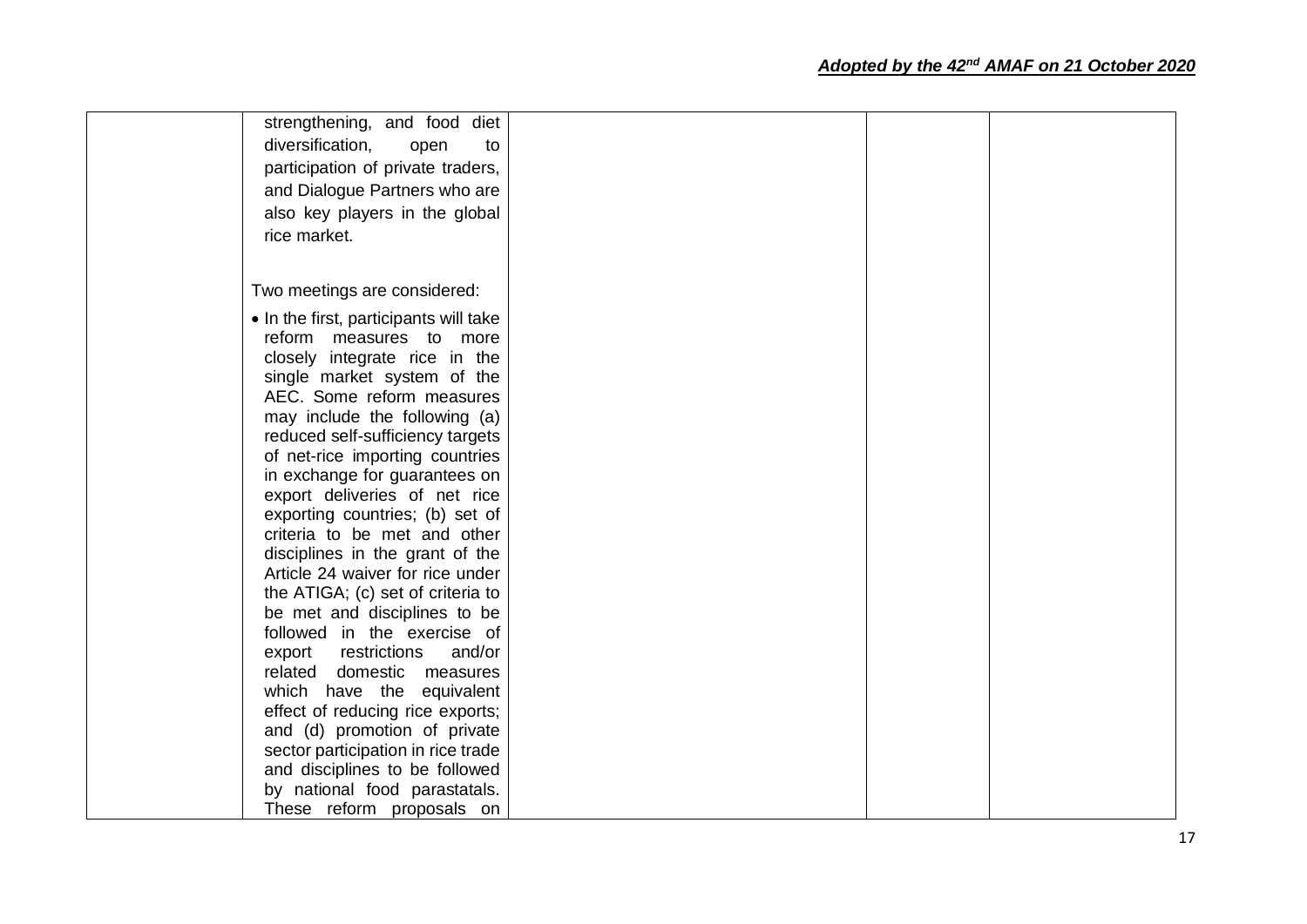| rice, (a) through (d), may be<br>introduced as amendments to<br>Article 24.                                                                                                                                                                                                                                                                                                                                                                                                                                                                                                                                        |                                                                                                                                                                                                                                                |               |                                                                                                                       |
|--------------------------------------------------------------------------------------------------------------------------------------------------------------------------------------------------------------------------------------------------------------------------------------------------------------------------------------------------------------------------------------------------------------------------------------------------------------------------------------------------------------------------------------------------------------------------------------------------------------------|------------------------------------------------------------------------------------------------------------------------------------------------------------------------------------------------------------------------------------------------|---------------|-----------------------------------------------------------------------------------------------------------------------|
| • The second meeting will take<br>up the following reforms and<br>cooperation<br>measures:<br>(a)<br>measures to attract private<br>investors in a regional rice<br>futures trading, including the<br>development of a rice index; (b)<br>establishing product standard<br>and certification procedures in<br>the trade of food commodities;<br>facilitating cross-border<br>(c)<br>trade in food commodities; (d)<br>strengthening<br>value<br>chain<br>systems<br>and<br>promoting<br>farming;<br>and<br>contract<br>(e)<br>accelerating<br>food<br>diet<br>diversification<br>among<br>the<br>peoples in ASEAN. | - Report on the Food Security in the ASEAN<br>Economic Community identifying<br>the<br>following initiatives as (a) through (e);<br>- Presentations on these reform proposals<br>done at the forum;<br>- ASEAN Rice Situation and Outlook 2021 | $2021 - 2025$ | - AMS<br>- AFSRB/<br><b>AFSRB</b><br>Secretariat (Lead)<br>- ASEC<br>- ADB, FAO<br>- Others<br>to<br>be<br>determined |
| 2.1.2.<br>technical<br>Conduct<br>meetings of the AFSRB in<br>preparation for ASEAN Rice (or<br>Food) Trade Forum.<br>Two technical meetings are<br>considered, one each per<br>meeting of the Forum.                                                                                                                                                                                                                                                                                                                                                                                                              | Alternative<br>proposals for promoting<br>integration of rice in the<br>conducive<br>regional economy discussed and refined                                                                                                                    | $2021 - 2023$ | - AMS<br>- AFSRB/<br><b>AFSRB</b><br>Secretariat (Lead)<br>- ASEC<br>- ADB, FAO<br>- Others<br>to<br>be<br>determined |
| 2.1.3. Gather data and conduct<br>analysis thereof to support the<br>AFSRB technical meetings,<br>such as policy scenarios for the                                                                                                                                                                                                                                                                                                                                                                                                                                                                                 | Studies on the items in the agenda of the<br>first and second annual rice policy fora,<br>e.g. analysis of the proposed policy                                                                                                                 | $2021 - 2023$ | - AMS<br>- AFSRB/<br><b>AFSRB</b><br>Secretariat (Lead)<br>- ASEC                                                     |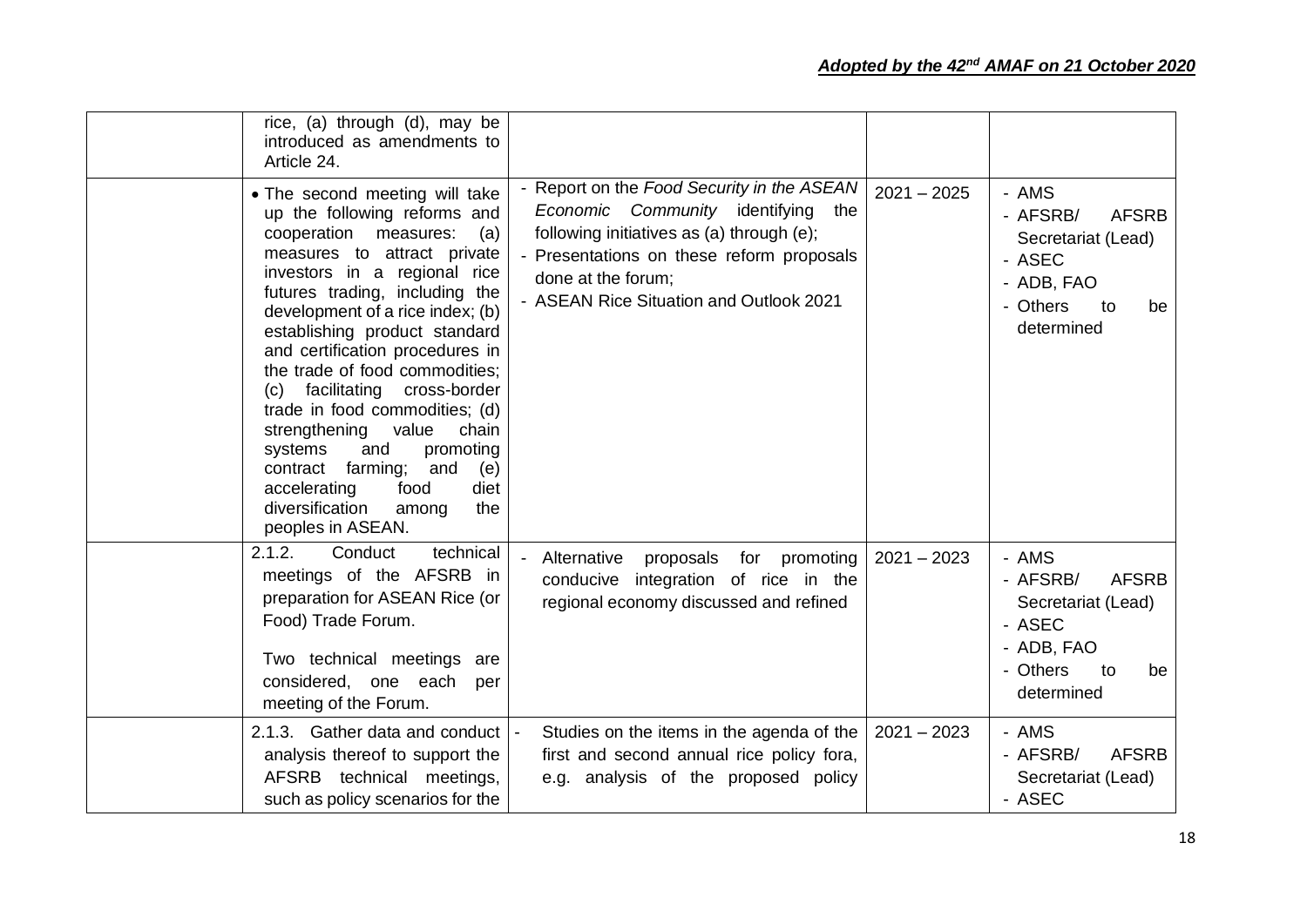| market,<br>impact<br>rice                                                              | cooperation measures in the first TWG                                                                                              |               | - ADB, FAO                          |
|----------------------------------------------------------------------------------------|------------------------------------------------------------------------------------------------------------------------------------|---------------|-------------------------------------|
| 0f<br>contract<br>assessment                                                           | meeting to promote rice trade.                                                                                                     |               | - Others<br>be<br>to                |
| small-scale<br>growing<br>on                                                           | Presentation materials for the technical                                                                                           |               | determined                          |
| farmers, and related studies                                                           | working group meetings and policy fora                                                                                             |               |                                     |
| 2.1.4.<br><b>Based</b><br>Forum<br>on.<br>discussions,<br>the                          | Draft amendment to Article 24 submitted<br>to the SOM-AMAF Leaders for further                                                     | $2021 - 2023$ | - AMS<br>- AFSRB/<br><b>AFSRB</b>   |
| recommendation<br>will<br>be<br>submitted to AFSRB for further                         | guidance                                                                                                                           |               | Secretariat (Lead)<br>- ASEC        |
| discussion                                                                             |                                                                                                                                    |               | - ADB, FAO                          |
|                                                                                        |                                                                                                                                    |               | - Others<br>to<br>be<br>determined  |
| 2.1.5 Convene seafood forum to                                                         |                                                                                                                                    | 2021-2023     | - AMS                               |
| deliberate<br>specifically<br>on                                                       |                                                                                                                                    |               | - AFSRB/<br><b>AFSRB</b>            |
| technical barriers to seafood                                                          |                                                                                                                                    |               | Secretariat (Lead)                  |
| trade with a view to promote                                                           |                                                                                                                                    |               | - ASEC                              |
| movement of fish and fish                                                              |                                                                                                                                    |               | - ADB, FAO                          |
| products intended for human                                                            |                                                                                                                                    |               | - Others<br>to<br>be                |
| consumption                                                                            |                                                                                                                                    |               | determined                          |
| Output 2.2. Enhanced AFSRB capacity as food security policy advisory unit for SOM-AMAF |                                                                                                                                    | 2021 - 2025   | - AMS<br>- AFSRB<br>- ASEC<br>- ADB |
| and Secretariat staff                                                                  | 2.2.1. Conduct capacity building activities (e.g. trainings) for AFSRB Members                                                     | 2021 - 2025   | - AMS<br>- AFSRB<br>- ASEC<br>- ADB |
| utilization for basic food commodities                                                 | Strategic Thrust 3. Strengthen integrated food security information systems to effectively forecast, plan and monitor supplies and |               |                                     |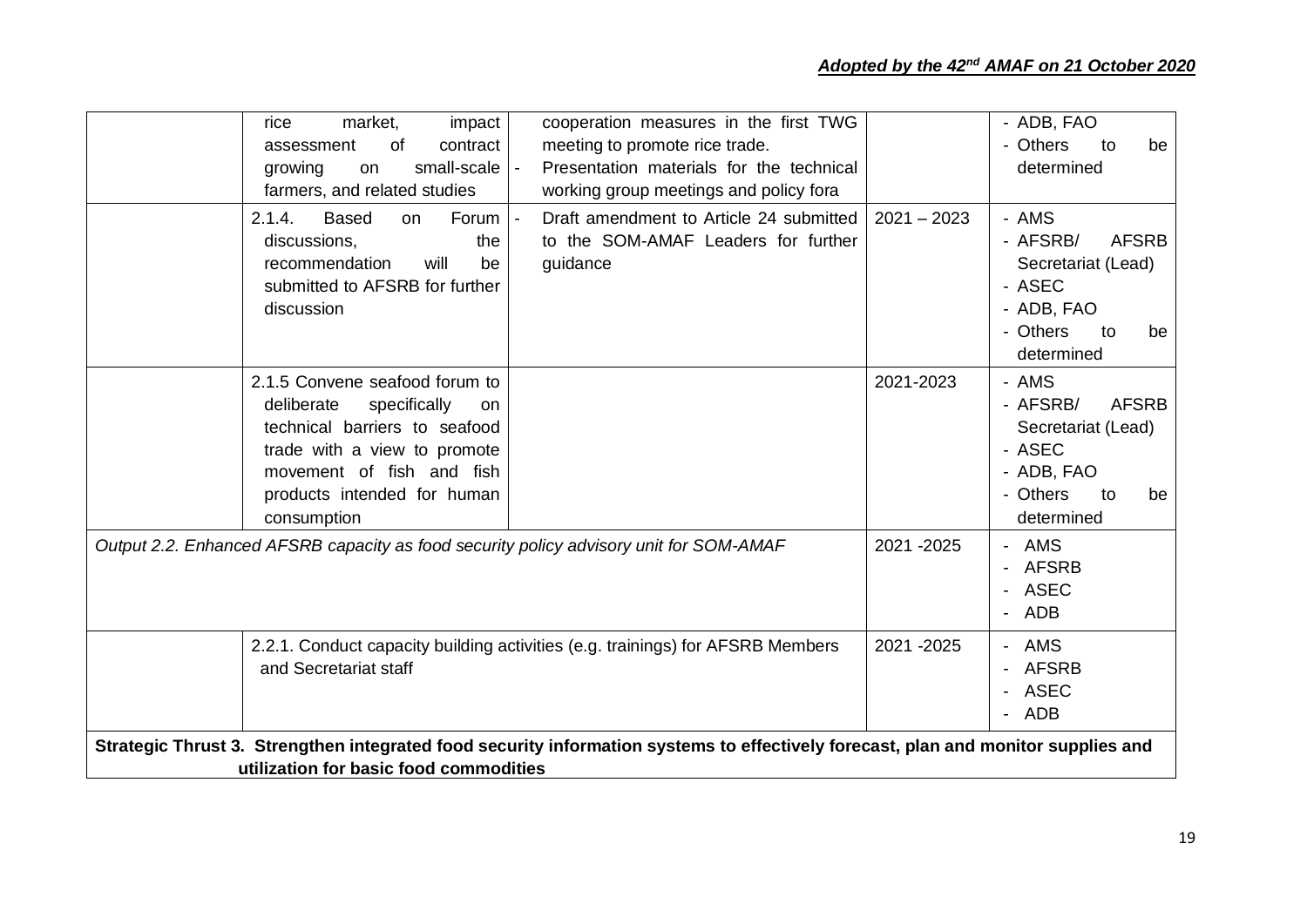# *Adopted by the 42nd AMAF on 21 October 2020*

| information in the region |                                                                                                                                                                                                                                                                                                    | Output 3.1. AFSIS established as a permanent and fully functional early warning, monitoring, and<br>surveillance information system with stronger network of sources of food market data and                                                                                                                                                     | 2021 - 2025 | - AFSIS (Lead)<br>- AMS<br>- ASEC<br>- ADB, FAO |
|---------------------------|----------------------------------------------------------------------------------------------------------------------------------------------------------------------------------------------------------------------------------------------------------------------------------------------------|--------------------------------------------------------------------------------------------------------------------------------------------------------------------------------------------------------------------------------------------------------------------------------------------------------------------------------------------------|-------------|-------------------------------------------------|
| 3.1.1.                    | Establish AFSIS as a<br>self-supporting,<br>permanent,<br>independent<br>functionally<br>system based<br>on formal<br>commitment of member states,<br>assign a permanent host of its<br>Secretariat, and consult with<br>Plus 3 member states for<br>cooperation<br>technical<br>and<br>assistance | Support mobilized from Plus 3 member<br>states to sustain AFSIS                                                                                                                                                                                                                                                                                  | 2021 - 2025 | - AFSIS (Lead)<br>- AMS<br>- ASEC<br>- ADB, FAO |
| including                 | 3.1.2. Collect and update food<br>security data on a regular basis<br>food<br>supply<br>information that meeting the<br>national dietary guidelines.                                                                                                                                               | - a database on supply and utilization of<br>food commodities in the region such as<br>rice, corn, soybean, cassava, and sugar;<br>other data on food availability and<br>accessibility, update on regular basis; as<br>well as hunger and nutrition indicators at<br>the national and subnational levels,<br>updated based on data availability | 2021-2025   | - AFSIS (Lead)<br>- AMS<br>- ASEC<br>- ADB, FAO |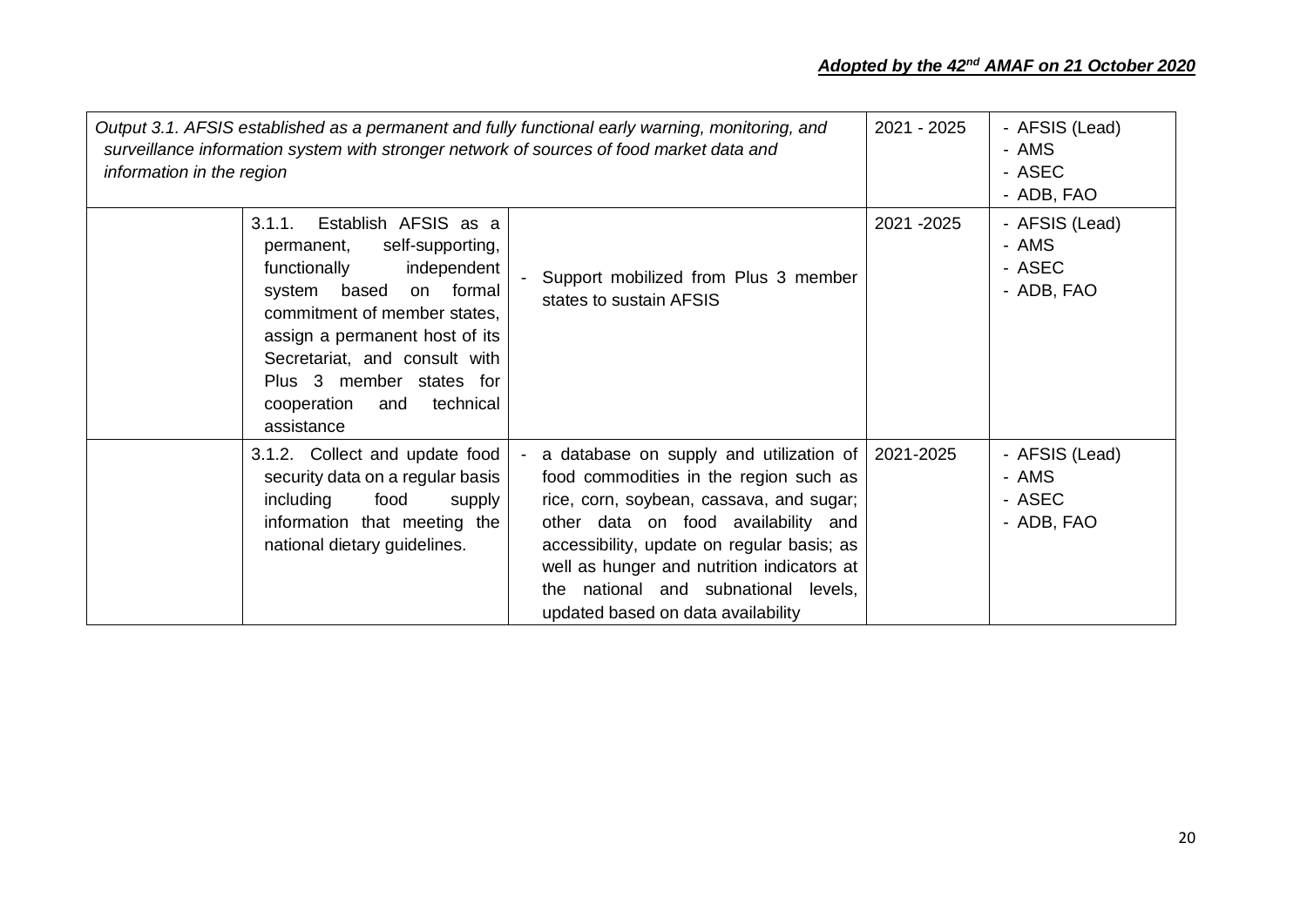|                    | 3.1.3. Conduct timely, periodic<br>assessment of the state and<br>outlook for rice and other key<br>food commodities in ASEAN<br>Plus Three in the context of<br>global markets based on real<br>time market intelligence, use<br>existing<br>data,<br>οf<br>and<br>quantitative analysis<br>food<br>3.1.4. Collaborate<br>with<br>security<br>organizations, | Half-yearly ASEAN commodity outlooks<br>for rice, maize, soybean, cassava and<br>sugar<br>Yearly ASEAN rice outlook and forecast<br>using a global rice market model<br>Trainings/workshops on food security and<br>related topics to be organized | $2021 - 2025$<br>2021-2025 | - AFSIS (Lead)<br>- AMS<br>- ASEC<br>- ADB, FAO<br>- AFSIS (Lead)<br>- AMS                                                          |
|--------------------|---------------------------------------------------------------------------------------------------------------------------------------------------------------------------------------------------------------------------------------------------------------------------------------------------------------------------------------------------------------|----------------------------------------------------------------------------------------------------------------------------------------------------------------------------------------------------------------------------------------------------|----------------------------|-------------------------------------------------------------------------------------------------------------------------------------|
|                    | international<br>other<br>and<br>organizations<br>related<br>developing quality standards<br>and best practices for food<br>security information systems<br>strengthen<br>and<br>human<br>resource development                                                                                                                                                |                                                                                                                                                                                                                                                    |                            | - ASEC<br>- ADB, FAO                                                                                                                |
|                    | Strategic Thrust 4. Promote sustainable food production                                                                                                                                                                                                                                                                                                       |                                                                                                                                                                                                                                                    |                            |                                                                                                                                     |
| access facilitated |                                                                                                                                                                                                                                                                                                                                                               | Output 4.1. R&D outputs, improved practices in agri-based and food value chains disseminated and                                                                                                                                                   | 2021 - 2025                | - AMS<br>- ATWGARD (Lead)<br><b>ASWGAC</b><br><b>ASEC</b><br><b>IFPRI</b><br><b>IRRI</b><br>$\blacksquare$<br>ADB, FAO<br>AsiaDHRRA |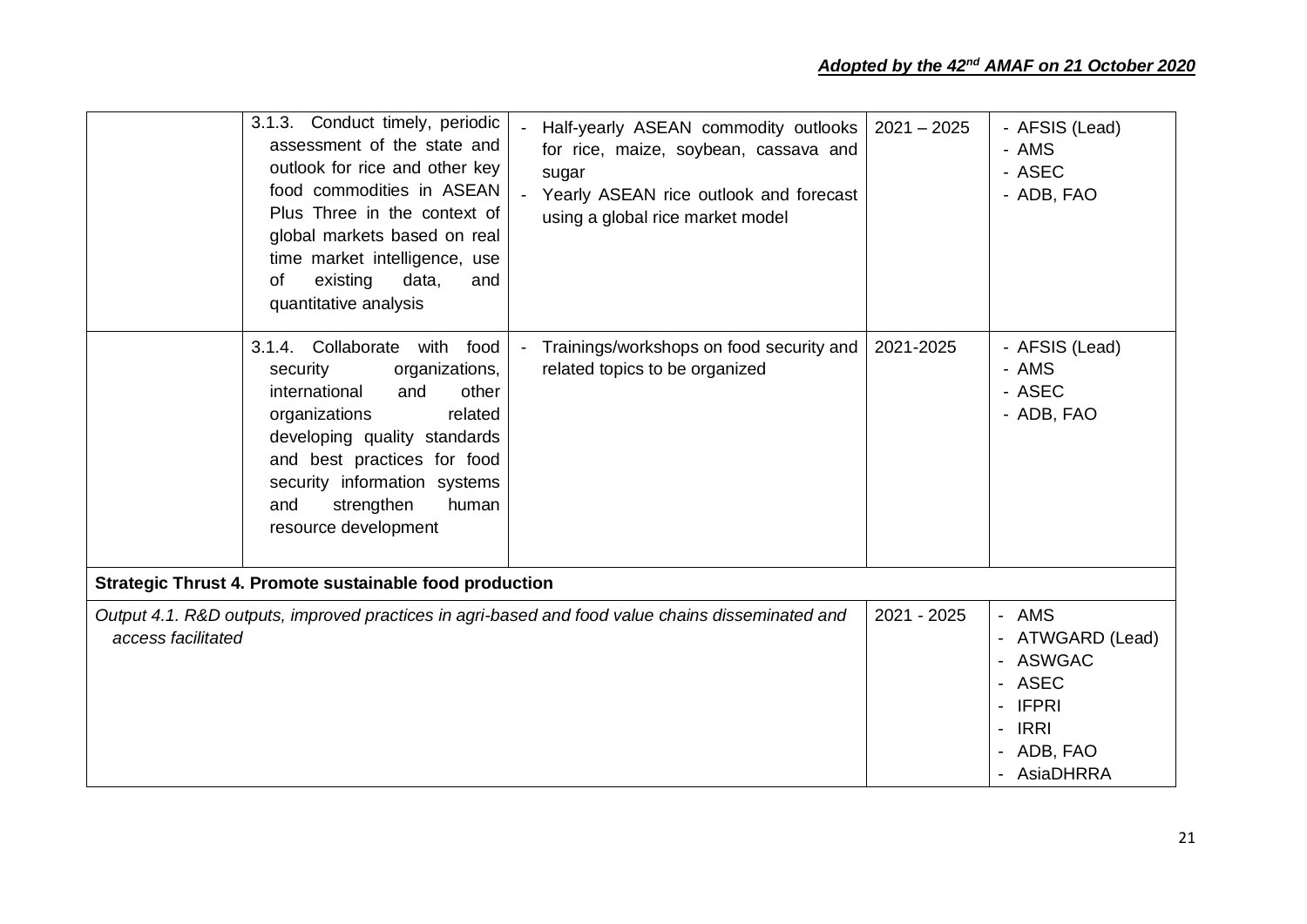| 4.1.1.<br>Create<br>and<br>use a<br>technology portal to disseminate<br>new technologies and practices<br>in the various stages of agri-<br>based and food value chains and<br>facilitate access to these by<br>ASEAN producers to improve<br>productivity and efficiency of<br>value chains and product and<br>standards<br>safety<br>including<br>adoption of environmentally<br>sustainable practices. | ASEAN technology and food supply<br>chain portal established<br>Terms of reference developed governing<br>the access and use of technology portal<br>issued and approved by SOM-AMAF and<br><b>AMAF</b> | 2021 - 2025 | - AMS<br>- ATWGARD (Lead)<br><b>ASWGAC</b><br>ASEC<br>- IFPRI<br><b>IRRI</b><br>- ADB, FAO<br>AsiaDHRRA                                                           |
|-----------------------------------------------------------------------------------------------------------------------------------------------------------------------------------------------------------------------------------------------------------------------------------------------------------------------------------------------------------------------------------------------------------|---------------------------------------------------------------------------------------------------------------------------------------------------------------------------------------------------------|-------------|-------------------------------------------------------------------------------------------------------------------------------------------------------------------|
| 4.1.2.<br>Promote<br>cooperation<br>between NARS of AMS and<br>IARCS to implement IRRI's Rice<br>Action Plan and other food<br>commodity development plans,<br>e.g. maize                                                                                                                                                                                                                                 | ASEAN rice producers informed of and<br>given access to rice and other food<br>technologies                                                                                                             | 2021 - 2025 | - AMS<br>- ATWGARD (Lead)<br>- ASWGAC<br>- ASEC<br><b>IFPRI</b><br><b>IRRI</b><br>- ADB, FAO<br>- AsiaDHRRA                                                       |
| Promote<br>4.1.3.<br>cooperation<br>between NARS, IARCS, private<br>and<br>farmer<br>sector,<br>organizations,<br>towards<br>expanding vegetable and fruit<br>production in rural and urban<br>areas, through adequate and<br>quality seeds and planting<br>materials<br>extension<br>and                                                                                                                 | ASEAN rice producers informed of and<br>given access to certified seeds, planting<br>materials and training to grow more<br>vegetables and fruits                                                       | 2021-2025   | - AMS<br>- ATWGARD (Lead)<br>- ASWGAC<br>- ASEC<br><b>IFPRI</b><br>$\overline{\phantom{a}}$<br><b>IRRI</b><br>$\overline{\phantom{a}}$<br>- ADB, FAO<br>AsiaDHRRA |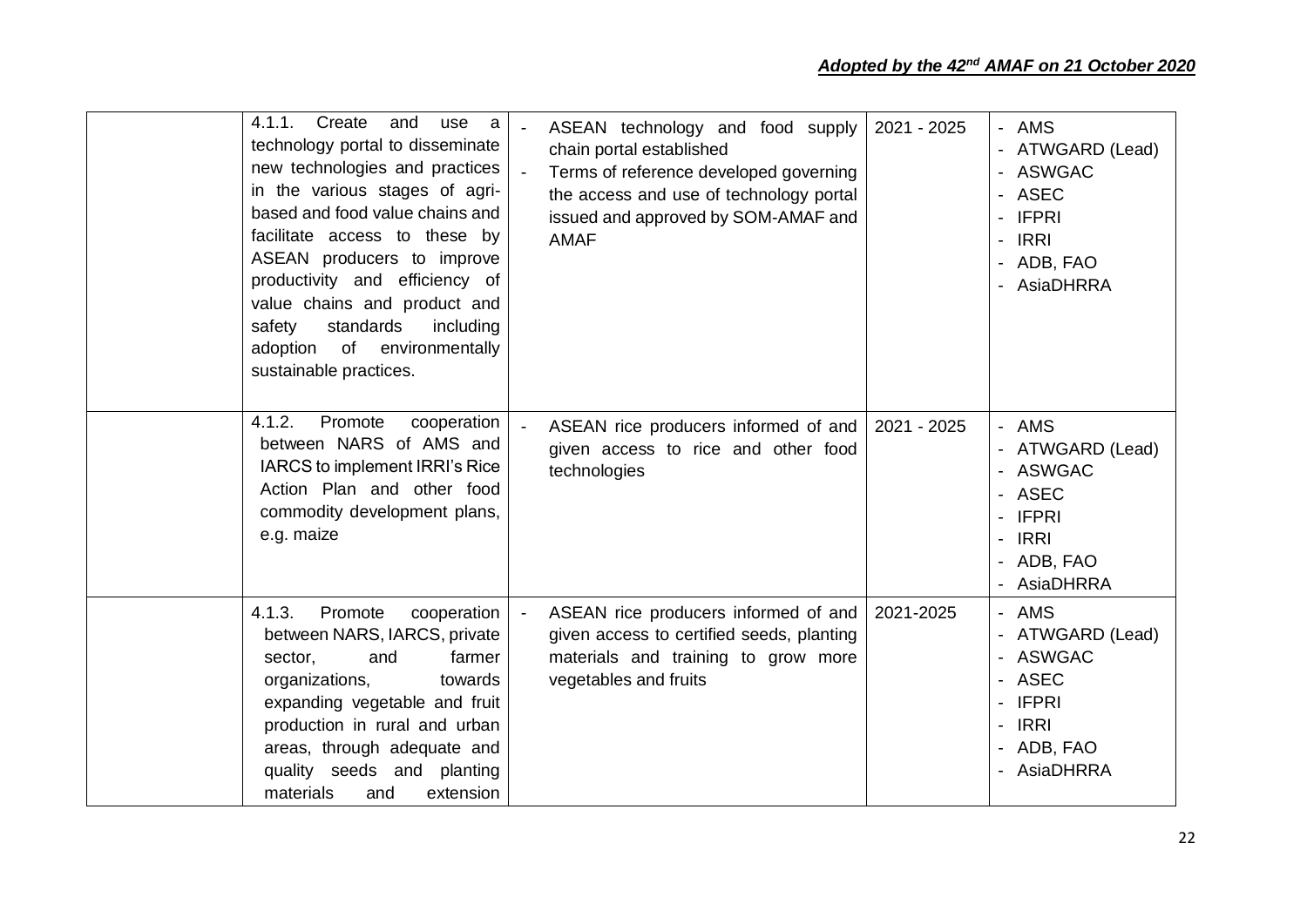| support to fruit and vegetable<br>growers                                                                                                                                     |                                                                                                                        |           |                                                                                                                                                                              |
|-------------------------------------------------------------------------------------------------------------------------------------------------------------------------------|------------------------------------------------------------------------------------------------------------------------|-----------|------------------------------------------------------------------------------------------------------------------------------------------------------------------------------|
| 4.1.4. Promote technologies and<br>techniques to reduce post-<br>harvest losses and food waste<br>in AMS                                                                      | Appropriate technologies to reduce post-<br>harvest losses introduced                                                  | 2021-2025 | AMS<br>$\blacksquare$<br>ATWGARD (Lead)<br><b>ASWGAC</b><br>$\overline{\phantom{a}}$<br><b>ASEC</b><br><b>IFPRI</b><br><b>IRRI</b><br>ADB, FAO<br><b>AsiaDHRRA</b>           |
| 4.1.5 Coordinate and assist in the<br>overall research, development<br>commercialization<br>and<br><b>ASEAN</b><br>activities<br>within<br>member countries on Seed<br>Sector | technologies<br>Appropriate<br>seed<br>introduced                                                                      | 2021-2025 | - ASC Council<br>- ASC Secretariat<br>- Others<br>to<br>be<br>determined.                                                                                                    |
| 4.1.6. Promote research and<br>alternative<br>development<br>in<br>source of fish meal for fish<br>feeds production                                                           | - research and development in alternative<br>source of fish meal for fish feeds<br>production conducted and introduced | 2021-2025 | - AMS<br>ATWGARD (Lead)<br><b>ASWGAC</b><br>$\blacksquare$<br><b>ASEC</b><br><b>IFPRI</b><br><b>IRRI</b><br>$\overline{a}$<br>ADB, FAO<br><b>AsiaDHRRA</b><br>$\blacksquare$ |
| 4.1.7.<br>Expand and<br>promote<br>knowledge<br>farmers'<br>beyond<br>agriculture<br>include<br>to<br>agribusiness<br>and<br>entrepreneurship                                 | Farmers' knowledge on agribusiness and<br>entrepreneurship improved                                                    | 2021-2025 | - AMS<br>ATWGARD (Lead)<br><b>ASWGAC</b><br><b>ASEC</b><br>$\overline{\phantom{a}}$<br>ADB, FAO<br><b>AsiaDHRRA</b>                                                          |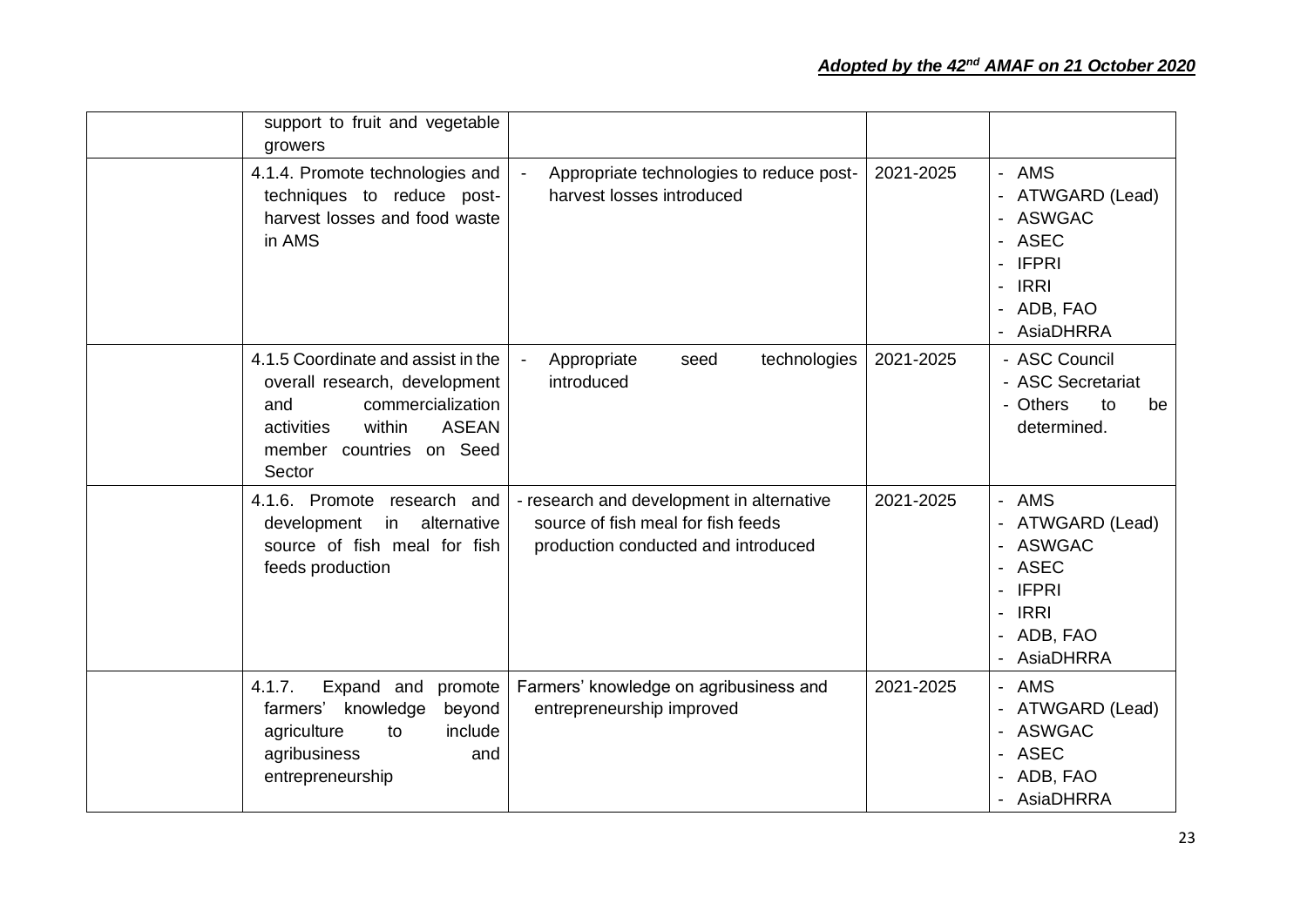|                                                                                                           | Output 4.2. Improved awareness of key producers on food quality and safety assurance                                                                                                          |                                                                                                                                                              |           |                                                                                                                                                                      |
|-----------------------------------------------------------------------------------------------------------|-----------------------------------------------------------------------------------------------------------------------------------------------------------------------------------------------|--------------------------------------------------------------------------------------------------------------------------------------------------------------|-----------|----------------------------------------------------------------------------------------------------------------------------------------------------------------------|
|                                                                                                           | safety<br>4.2.1.<br>Develop<br>food<br>commodity-<br>information<br>on<br>specific production through food<br>fraud surveillance system in<br>mitigation<br>of<br>and<br>terms<br>prevention. | Food safety information on commodity<br>specific production promoted                                                                                         | 2021-2025 | - AMS                                                                                                                                                                |
|                                                                                                           | 4.2.2. Strengthen capacity of key<br>players on safety food production<br>along food value chain                                                                                              | Trainings/workshops for key players on food<br>security conducted                                                                                            | 2021-2025 | <b>AMS</b>                                                                                                                                                           |
| Strategic Thrust 5. Encourage greater investment in food and agri-based industry to enhance food security |                                                                                                                                                                                               |                                                                                                                                                              |           |                                                                                                                                                                      |
|                                                                                                           | Output 5.1. Sustained expansion of investments in food and agri-based industries                                                                                                              |                                                                                                                                                              | 2021-2025 | <b>AMS</b><br>ASEAN-CCI, ABF<br><b>ASWGAC</b><br><b>ASWGC</b><br><b>ASWGFi</b><br><b>ASWGL</b><br><b>ASEC</b><br>ADB, FAO<br><b>Others</b><br>to<br>be<br>determined |
|                                                                                                           | Prepare roadmaps for<br>5.1.1.<br>agri-based<br>demand-oriented<br>and food regional value chains<br>involving<br>organizations<br>of<br>small-scale<br>farmers,                              | Roadmaps for developing agri-based<br>$\sim$<br>regional supply chains<br>Pre-feasibility studies and investment<br>$\blacksquare$<br>opportunities prepared | 2021-2025 | <b>AMS</b><br>$\blacksquare$<br>ASEAN-CCI, ABF<br><b>ASWGAC</b><br><b>ASWGC</b><br><b>ASWGFi</b>                                                                     |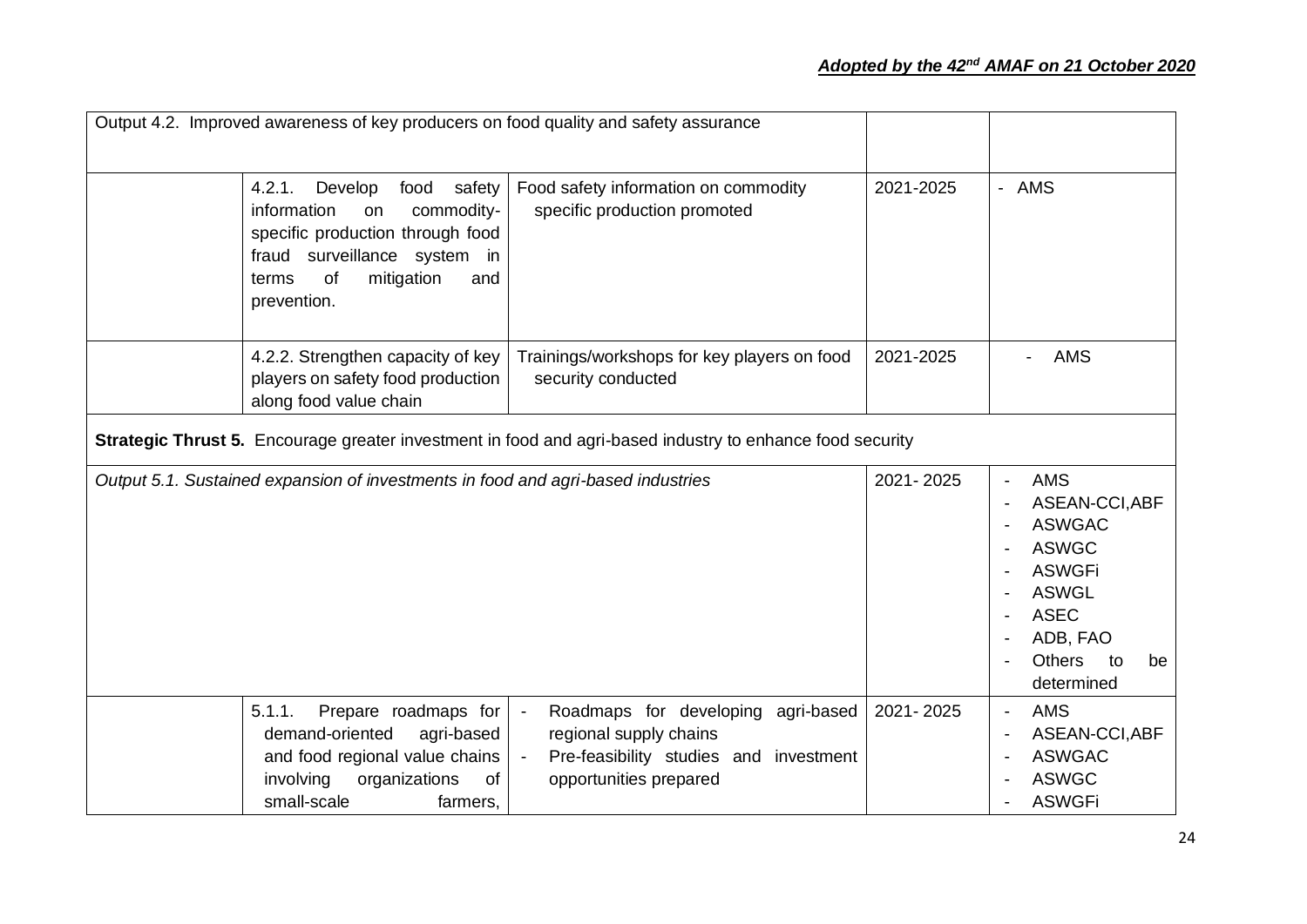| disseminate<br>investment<br>opportunity<br>information<br>particularly for SMEs, and<br>facilitate the coordination of<br>investments based on public -<br>private as well as public -<br>community partnerships along<br>agri-based<br>regional<br>value<br>chains |                                                                                                                              |               | <b>ASWGL</b><br><b>ASEC</b><br>ADB, FAO<br><b>Others</b><br>to<br>be<br>determined                                                                                   |
|----------------------------------------------------------------------------------------------------------------------------------------------------------------------------------------------------------------------------------------------------------------------|------------------------------------------------------------------------------------------------------------------------------|---------------|----------------------------------------------------------------------------------------------------------------------------------------------------------------------|
| 5.1.2. Support the development<br>of agri-based and food regional<br>supply chain through closer<br>public-private<br>sector<br>partnerships                                                                                                                         | Effective agri-based and food regional<br>supply chain<br>Greater investment in agri-based and<br>food regional supply chain | 2018-2020     | <b>AMS</b><br>ASEAN-CCI, ABF<br><b>ASWGAC</b><br><b>ASWGC</b><br><b>ASWGFi</b><br><b>ASWGL</b><br><b>ASEC</b><br>ADB, FAO<br><b>Others</b><br>to<br>be<br>determined |
| 5.1.3 Support the implementation<br>of the ASEAN Guidelines on<br>Promoting<br>Responsible<br>Investment in Food, Agriculture<br>and Forestry                                                                                                                        | Greater responsible investment in food,<br>agriculture and forestry                                                          | 2021-2025     | <b>AMS</b><br>All relevant WGs<br>SOM<br>under<br><b>AMAF</b><br>Partners                                                                                            |
| Strategic Thrust 6. Identify and address emerging issues related to food security                                                                                                                                                                                    |                                                                                                                              |               |                                                                                                                                                                      |
| Output 6.1. Implications of long-term bio-energy development on food security identified                                                                                                                                                                             |                                                                                                                              | $2016 - 2025$ | - AMS<br>- ASEC<br>- FAO<br>- Others to be<br>determined                                                                                                             |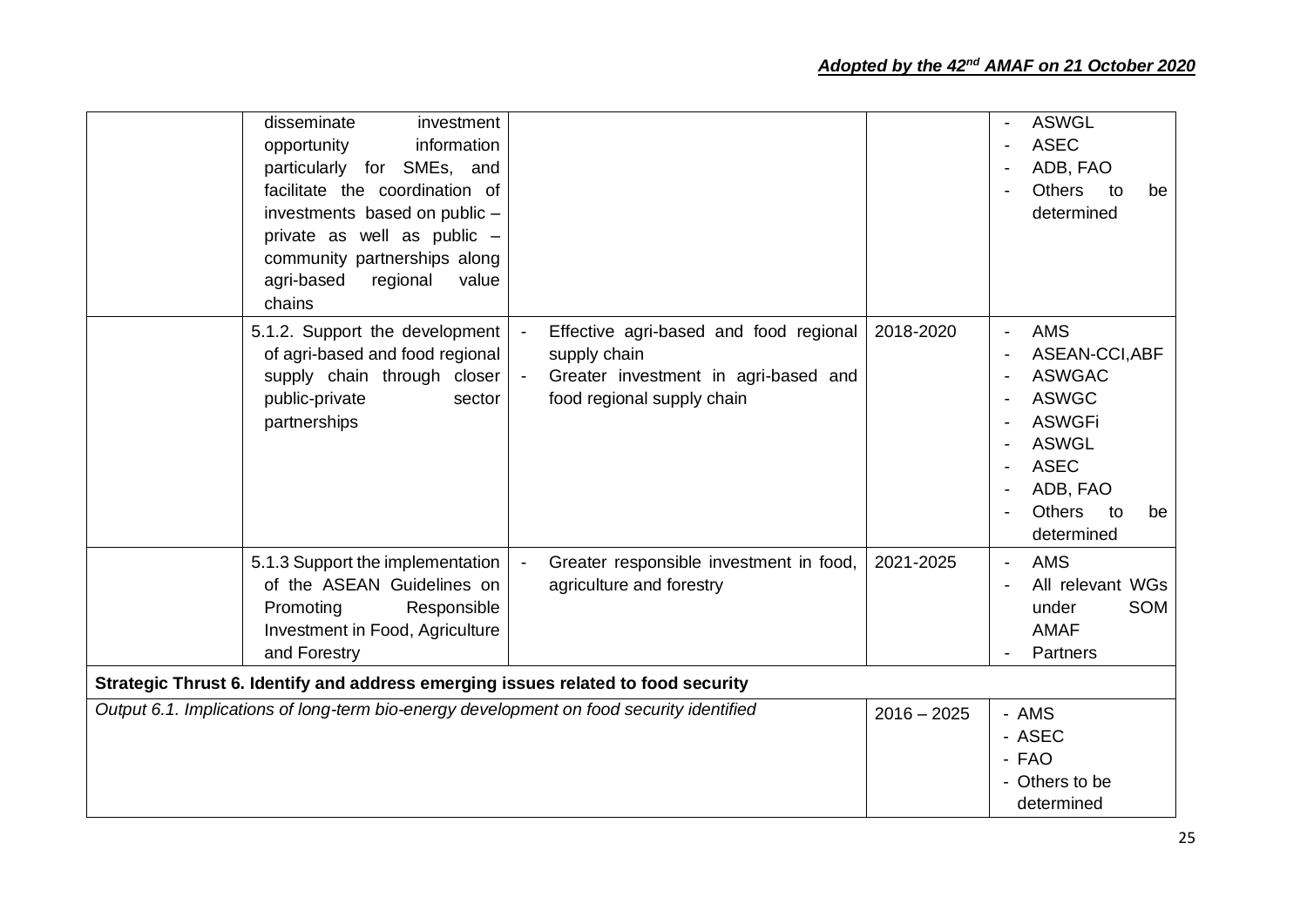| 6.1.1. Conduct a study on the<br>long-term implications of bio-<br>energy development and food<br>security in AMS.                                                                                                                                                                                                        | Study on the long-term implications of bio-<br>energy development and food security in<br><b>ASEAN</b> region | 2022          | - AMS<br>- ASEC<br>- FAO<br>- Others<br>to<br>determined | be |
|---------------------------------------------------------------------------------------------------------------------------------------------------------------------------------------------------------------------------------------------------------------------------------------------------------------------------|---------------------------------------------------------------------------------------------------------------|---------------|----------------------------------------------------------|----|
| Output 6.2. Introducing Climate smart agriculture in AMS                                                                                                                                                                                                                                                                  |                                                                                                               | $2021 - 2025$ | - AMS<br>- ASEC<br>- FAO<br>- Others to be<br>determined |    |
| 6.2.1.<br>Pilot<br>testing<br>of<br>technologies<br>and<br>practices<br>(such<br>conservation<br>as<br>SRI,<br>agriculture,<br>integrated<br>crop-livestock,<br>organic<br>agriculture, drought and flood<br>tolerant varieties of crops and<br>etc.) within the climate smart<br>agriculture<br>in<br>approach<br>ASEAN. | Appropriate climate smart agriculture<br>technologies and practices piloted                                   | 2021-2025     | - AMS<br>- ASEC<br>- FAO<br>- Others<br>to<br>determined | be |
|                                                                                                                                                                                                                                                                                                                           | Output 6.3. Impacts of demographic structural changes and urbanization on food security identified            | $2021 - 2025$ | - AMS<br>- ASEC<br>- FAO<br>- Others to be<br>determined |    |
| 6.3.1. Conduct a study on the<br>implications<br>of<br>long-term<br>demographic<br>structural<br>changes<br>(gender,<br>younger<br>people<br>moving<br>out<br>of                                                                                                                                                          | Long-term implications of demographic<br>structural changes identified                                        | 2021-2023     | - AMS<br>- ASEC<br>- FAO<br>- Others<br>to<br>determined | be |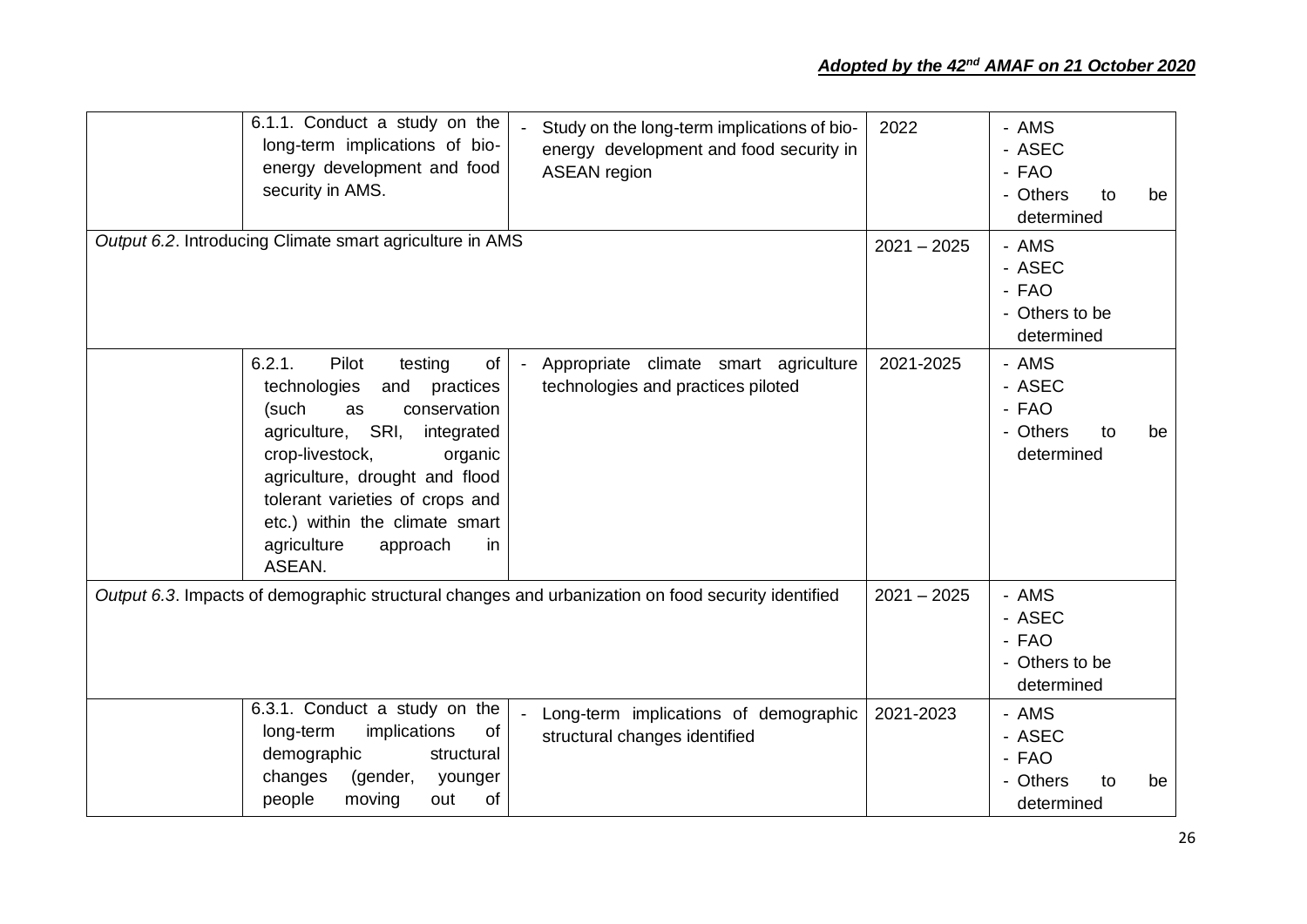|                                                | of<br>agriculture,<br>conversion<br>agricultural land, urbanization,<br>food trade and industrialization)                                                                                                                                             |                                                                                                                    |           |                                                                                                                                             |
|------------------------------------------------|-------------------------------------------------------------------------------------------------------------------------------------------------------------------------------------------------------------------------------------------------------|--------------------------------------------------------------------------------------------------------------------|-----------|---------------------------------------------------------------------------------------------------------------------------------------------|
| and                                            | on food security in ASEAN.<br>6.3.2. Development of set of<br>recommendations or proposed<br>options in responding to the<br>implications of demographic<br>urbanization<br>structural                                                                | Set of options and recommendations<br>introduced                                                                   | 2021-2025 | - AMS<br>- ASEC<br>- FAO<br>- Others<br>to<br>be<br>determined                                                                              |
| of                                             | change.<br>6.3.3. Promote coherence<br>in<br>policy making and prioritization of<br>policies, plans, programmes and<br>funding to tackle double-burden<br>malnutrition<br>and<br>food<br>insecurity among vulnerable and<br>food insecure populations |                                                                                                                    |           |                                                                                                                                             |
|                                                |                                                                                                                                                                                                                                                       | Strategic Thrust 7. Utilize Nutrition Information to support evidence-based food security and agriculture policies |           |                                                                                                                                             |
| Output 7.1.<br>development identified/ defined |                                                                                                                                                                                                                                                       | Key nutrition information and indicators for food security monitoring and policy                                   | 2021-2025 | - AMS<br>- SOM-AMAF<br>- SOMHD<br>- ASEC<br>- AFSIS<br>- FAO<br>- Relevant Academe<br>and Institutions<br>- Other<br>to<br>be<br>determined |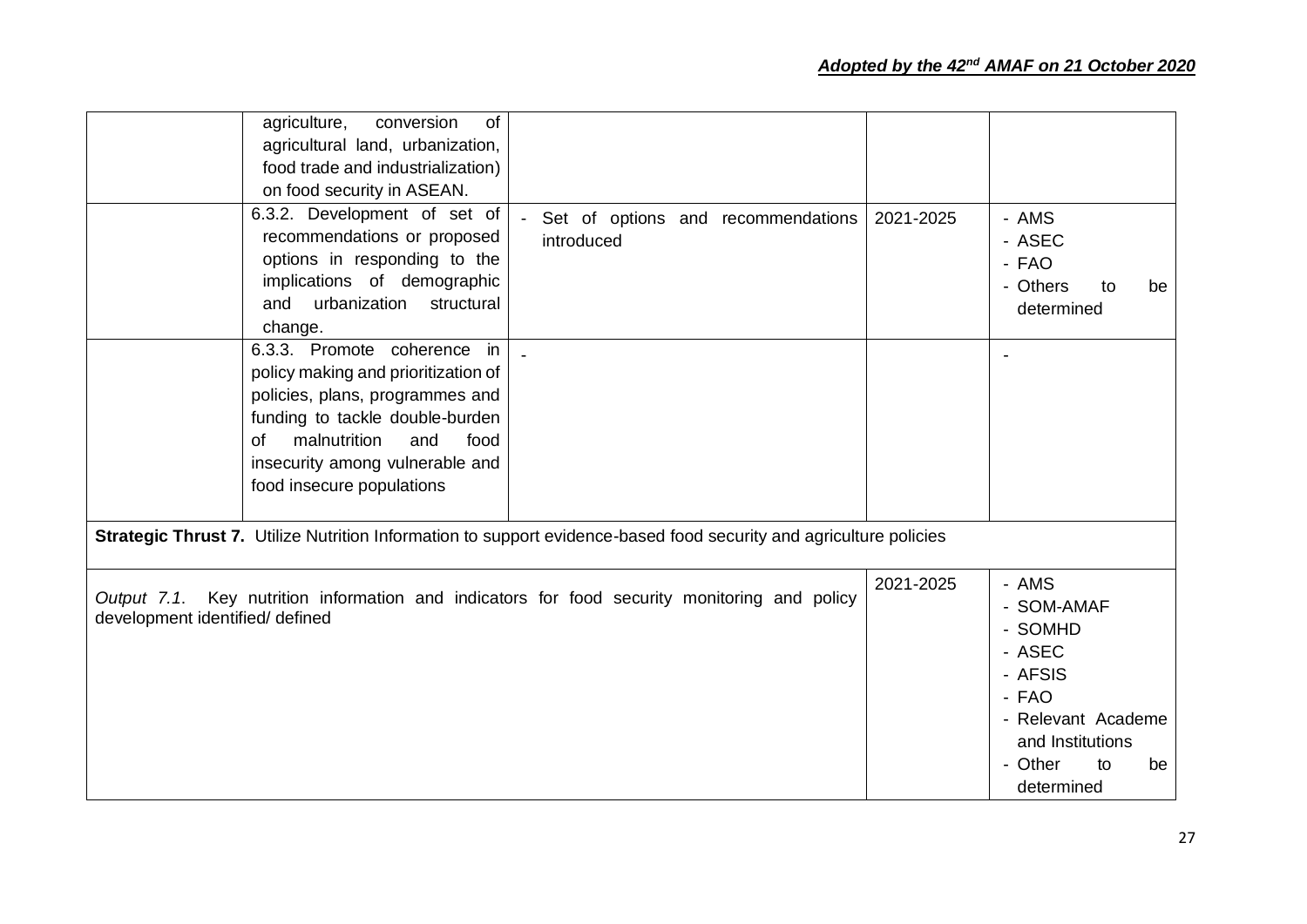|            | 7.1.1.<br>Conduct<br>regional<br>workshops to identify/define<br>key nutrition information and<br>indicators,<br>collection/compilation<br>methodologies<br>required for<br>regular food security monitoring<br>and policy development | Regional consultative meeting on nutrition<br>information and collection/compilation<br>methodologies conducted<br>Set of harmonized nutrition indicators with<br>corresponding methodologies defined,<br>frequency of collection and agreed | 2021-2025 | - AMS<br>- SOM-AMAF<br>- SOMHD<br>- ASEC<br>- AFSIS<br>- FAO<br>- Relevant Academe<br>and Institutions<br>- Other<br>to<br>be<br>determined |
|------------|----------------------------------------------------------------------------------------------------------------------------------------------------------------------------------------------------------------------------------------|----------------------------------------------------------------------------------------------------------------------------------------------------------------------------------------------------------------------------------------------|-----------|---------------------------------------------------------------------------------------------------------------------------------------------|
|            | 7.1.2. Periodic monitoring and<br>reporting on the status of food<br>and nutrition indicators by AMS                                                                                                                                   |                                                                                                                                                                                                                                              |           |                                                                                                                                             |
| mechanisms |                                                                                                                                                                                                                                        | Output 7.2 Nutrition information module developed and integrated into AFSIS and or other relevant                                                                                                                                            | 2021-2025 | - AMS<br>- SOM-AMAF<br>- SOMHD<br>- ASEC<br>- AFSIS<br>- FAO<br>- Relevant Academe<br>and Institutions<br>- Other<br>be<br>to<br>determined |
|            | 7.2.1 Conduct a study for the<br>development and pilot testing of<br>nutrition information module for<br>integrating into AFSIS and or<br>other relevant mechanisms                                                                    | Nutrition information module developed,<br>tested and shared with countries with the<br>appropriate training                                                                                                                                 | 2021-2025 | - AMS<br>- SOM-AMAF<br>- SOMHD<br>- ASEC<br>- AFSIS<br>- FAO                                                                                |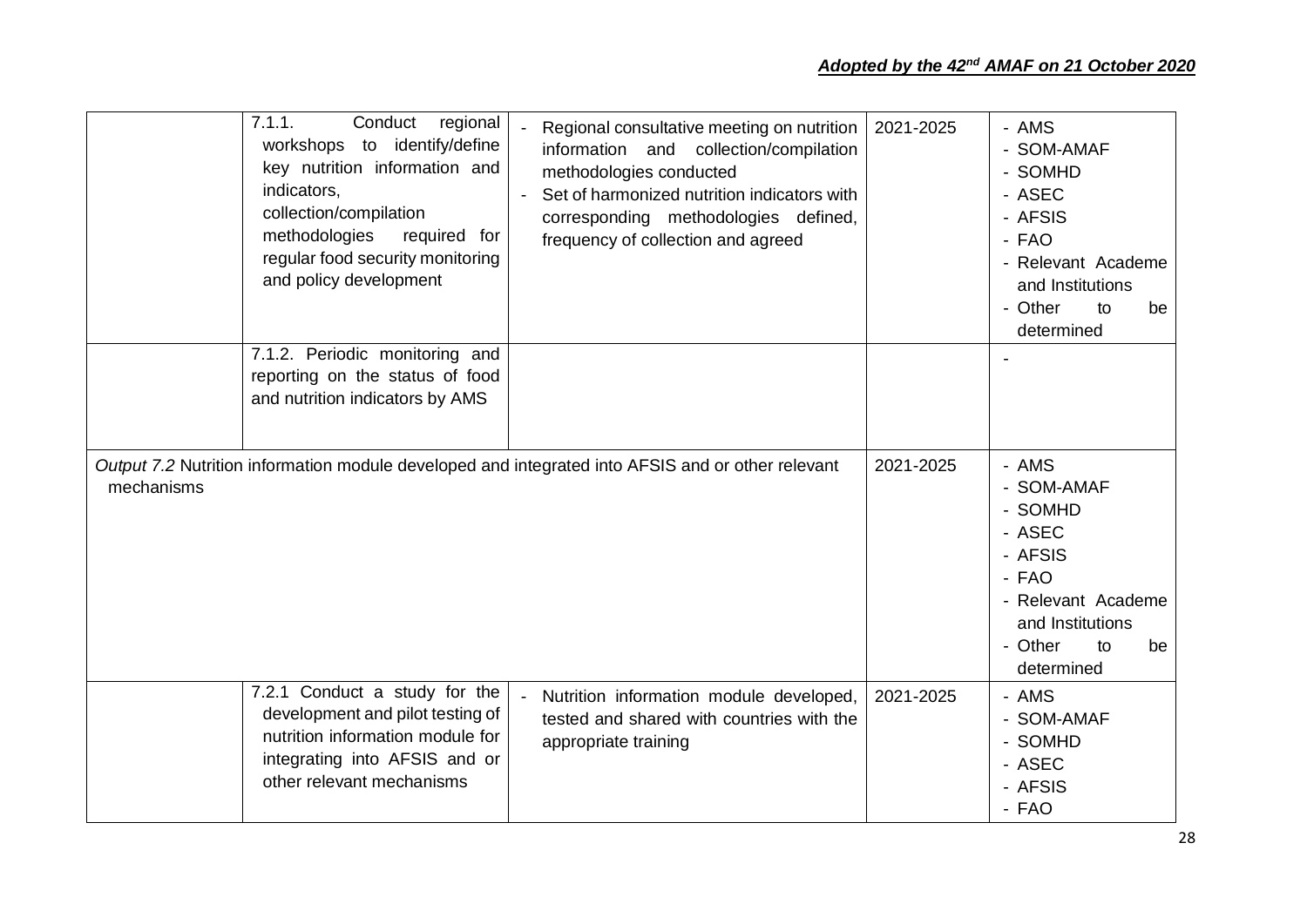|                                                                                                                                |                                                                                                                                       |           | - Relevant Academe<br>and Institutions<br>- Other<br>be<br>to<br>determined                                        |
|--------------------------------------------------------------------------------------------------------------------------------|---------------------------------------------------------------------------------------------------------------------------------------|-----------|--------------------------------------------------------------------------------------------------------------------|
| Output 7.3 Utilization of Nutrition information in food security policies                                                      |                                                                                                                                       | 2021-2025 | - AMS<br>- ASEC<br>- AFSIS<br>- FAO<br>- Relevant Academe<br>and Institutions<br>- Other<br>be<br>to<br>determined |
| 7.3.1. Improve and or strengthen<br>ASEAN Food<br>Security<br>the<br>Information System with relevant<br>nutrition information | Capacity building through training, hands<br>on practice, on the job training and etc.                                                | 2021-2025 | - AMS<br>- ASEC<br>- AFSIS<br>- FAO<br>- Relevant Academe<br>and Institutions<br>- Other<br>to<br>be<br>determined |
| 7.3.2.<br>Develop<br>nutrition-<br>policy<br>enhancing<br>briefs for<br>reporting to relevant ASEAN<br><b>Sectoral Bodies</b>  | Nutrition-enhancing<br>policy<br>briefs<br>$\blacksquare$<br>developed, disseminated and utilized                                     | 2021-2025 | - AMS<br>- ASEC<br>- AFSIS<br>- FAO<br>- Relevant Academe<br>and Institutions<br>- Other<br>to<br>be<br>determined |
|                                                                                                                                | Strategic thrust 8: Identify policies, institutional and governance mechanisms for nutrition-enhancing agriculture development in AMS |           |                                                                                                                    |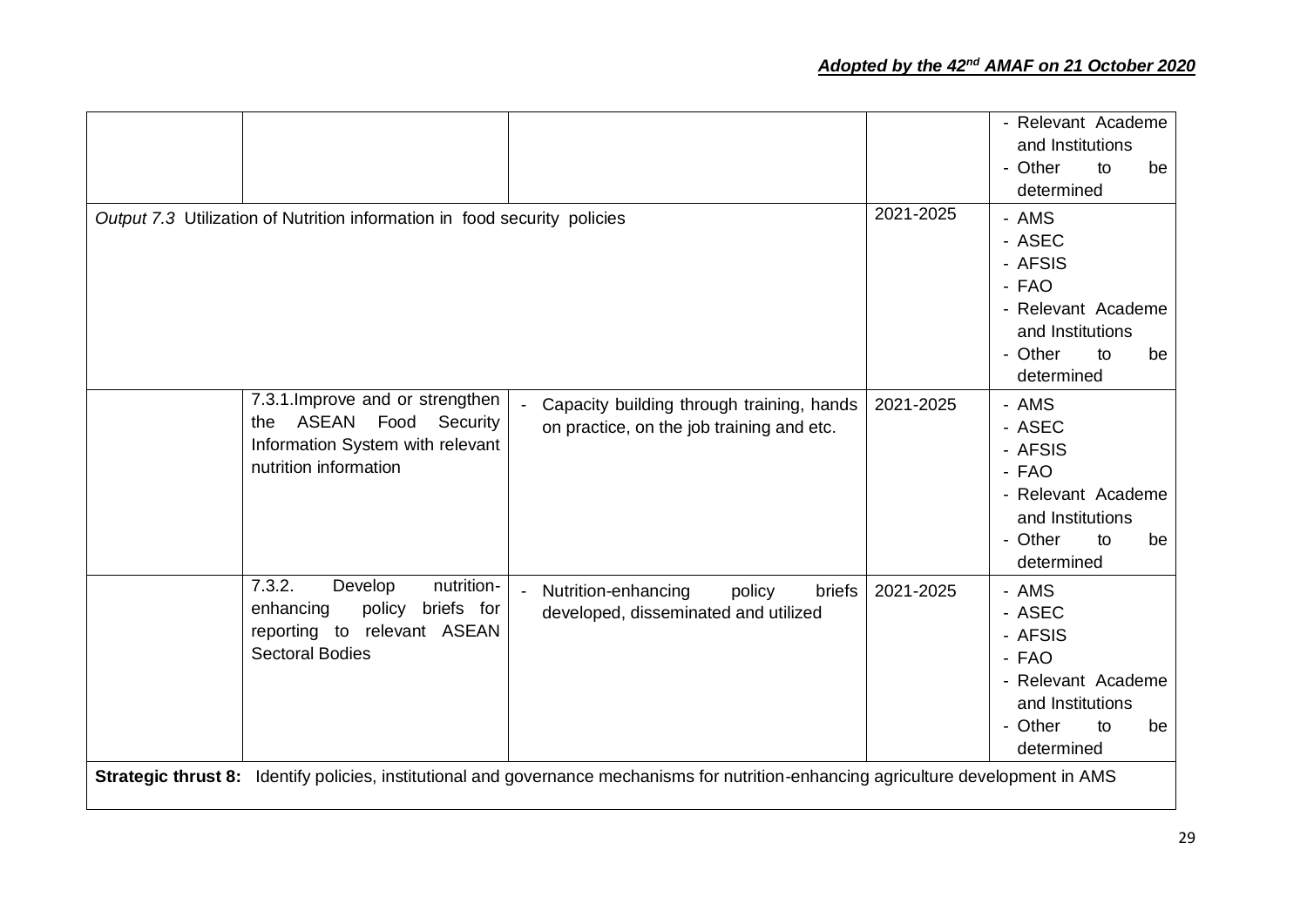| Output 8.1. Awareness and recognition on importance of nutrition by key stakeholders of food,<br>agriculture and forestry |                                                                                                                                                                                                                                         | 2021-2023                                                                                                                                  | - AMS<br>- ASEC<br>- FAO<br>- Relevant Academe<br>and Institution<br>- SOM HD as partner<br>- Other<br>to<br>be<br>determined |                                                                                                         |
|---------------------------------------------------------------------------------------------------------------------------|-----------------------------------------------------------------------------------------------------------------------------------------------------------------------------------------------------------------------------------------|--------------------------------------------------------------------------------------------------------------------------------------------|-------------------------------------------------------------------------------------------------------------------------------|---------------------------------------------------------------------------------------------------------|
| 8.1.1.<br>awareness<br>the                                                                                                | distribute<br>Develop and<br>materials<br>raising<br>targeting at key stakeholders of<br>food, agriculture and forestry on<br>importance<br>scaling<br><b>up</b><br>nutrition-sensitive enhancement<br>in agriculture and food security | Awareness raising materials such as<br>brochures, policy briefs, videos and other<br>knowledge<br>products developed<br>and<br>distributed | 2021-2023                                                                                                                     | - AMS<br>- ASEC<br>- FAO<br>- Relevant Academe<br>and Institutions<br>- Other<br>to<br>be<br>determined |
|                                                                                                                           | 8.1.2. Conduct national and<br>regional event(s) for nutrition<br>awareness raising                                                                                                                                                     | Nutrition awareness raising<br>activities<br>conducted<br>Nutrition education at different levels for<br>various stakeholders implemented  | 2021-2025                                                                                                                     | - AMS<br>- ASEC<br>- FAO<br>- Relevant Academe<br>and Institutions<br>- Other<br>to<br>be<br>determined |
| Output 8.2.                                                                                                               | Policies and mechanisms for AMS supported.                                                                                                                                                                                              |                                                                                                                                            |                                                                                                                               | - AMS<br>- ASEC<br>- FAO and other<br>development<br>partners                                           |
| 8.2.1.<br>consultation                                                                                                    | Conduct<br>annual<br>SOM-<br>between                                                                                                                                                                                                    | - Consultative Meetings among relevant<br><b>ASEAN Sectoral Bodies on food security</b>                                                    | 2021-2025                                                                                                                     | - AMS                                                                                                   |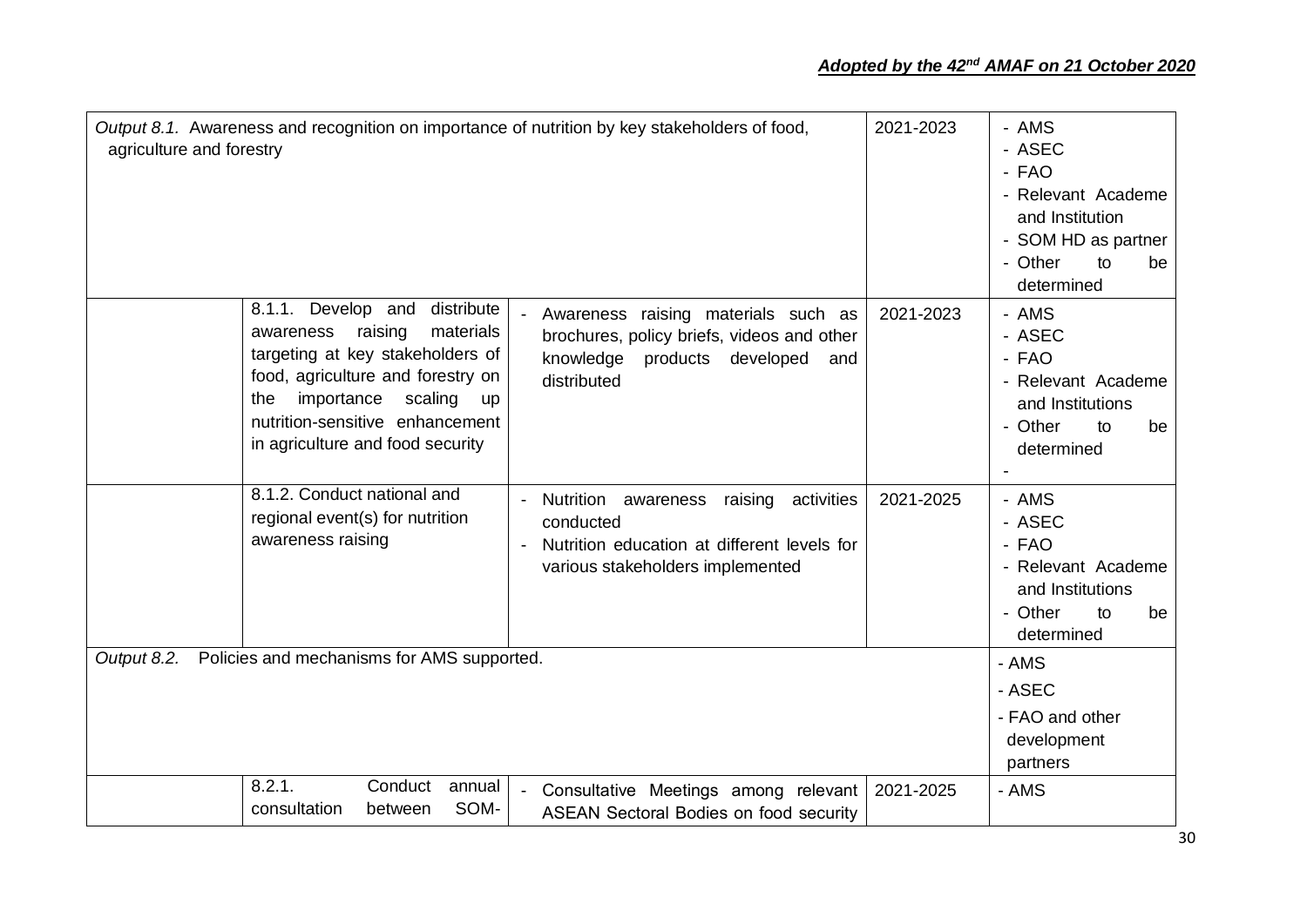| <b>AMAF and other relevant ASEAN</b><br><b>Bodies</b><br>for better<br>Sectoral<br>integration and coordination on<br>food security and nutrition with<br>support from development and<br>dialogue partners.                                                                               | nutrition<br>regularly<br>cooperation<br>and<br>conducted<br>- Policy brief on coordinating food security<br>and nutrition in ASEAN developed;<br>- Synergy matrix that comprises the<br>possible areas of contribution<br>and<br>collaboration from<br>different sectoral<br>bodies elaborated;<br>Operational plan elaborating common<br>principles of designing and implementing<br>coordinated food security and nutrition<br>policies,<br>strategies<br>and<br>program<br>formulated;<br>Study/research to create mechanism to<br>share information amongst stakeholders<br>conducted | - ASEC<br>- FAO and other<br>development<br>partners                       |
|--------------------------------------------------------------------------------------------------------------------------------------------------------------------------------------------------------------------------------------------------------------------------------------------|--------------------------------------------------------------------------------------------------------------------------------------------------------------------------------------------------------------------------------------------------------------------------------------------------------------------------------------------------------------------------------------------------------------------------------------------------------------------------------------------------------------------------------------------------------------------------------------------|----------------------------------------------------------------------------|
| 8.2.2. Facilitate policy dialogue in<br>support of Food Security and<br><b>Nutrition</b><br>governance<br>and<br>coordination, which is more<br>of<br>all<br>inclusive<br>relevant<br>stakeholders of food, agriculture<br>and forestry, and the institutional<br>arrangements/modalities. | Consultative meetings/forums among<br>various stakeholders (i.e. development<br>and dialogue partners, private sector,<br>CSOs, academes, etc.) in promoting<br>nutrition<br>development<br>-enhancing<br>conducted                                                                                                                                                                                                                                                                                                                                                                        | - AMS<br>2021-2025<br>- ASEC<br>- FAO and other<br>development<br>partners |
| 8.2.3. Establish key and strategic<br>partnerships to enhance national<br>and regional capacity building,<br>policy dialogue and consensus<br>building as well as advocacy<br><b>AMS</b><br>and<br>other<br>among<br>address<br>stakeholders<br>to                                         | Key and Strategic Partnerships alliances<br>established at national and regional level                                                                                                                                                                                                                                                                                                                                                                                                                                                                                                     | - AMS<br>2021-2025<br>- ASEC<br>- FAO and other<br>development<br>partners |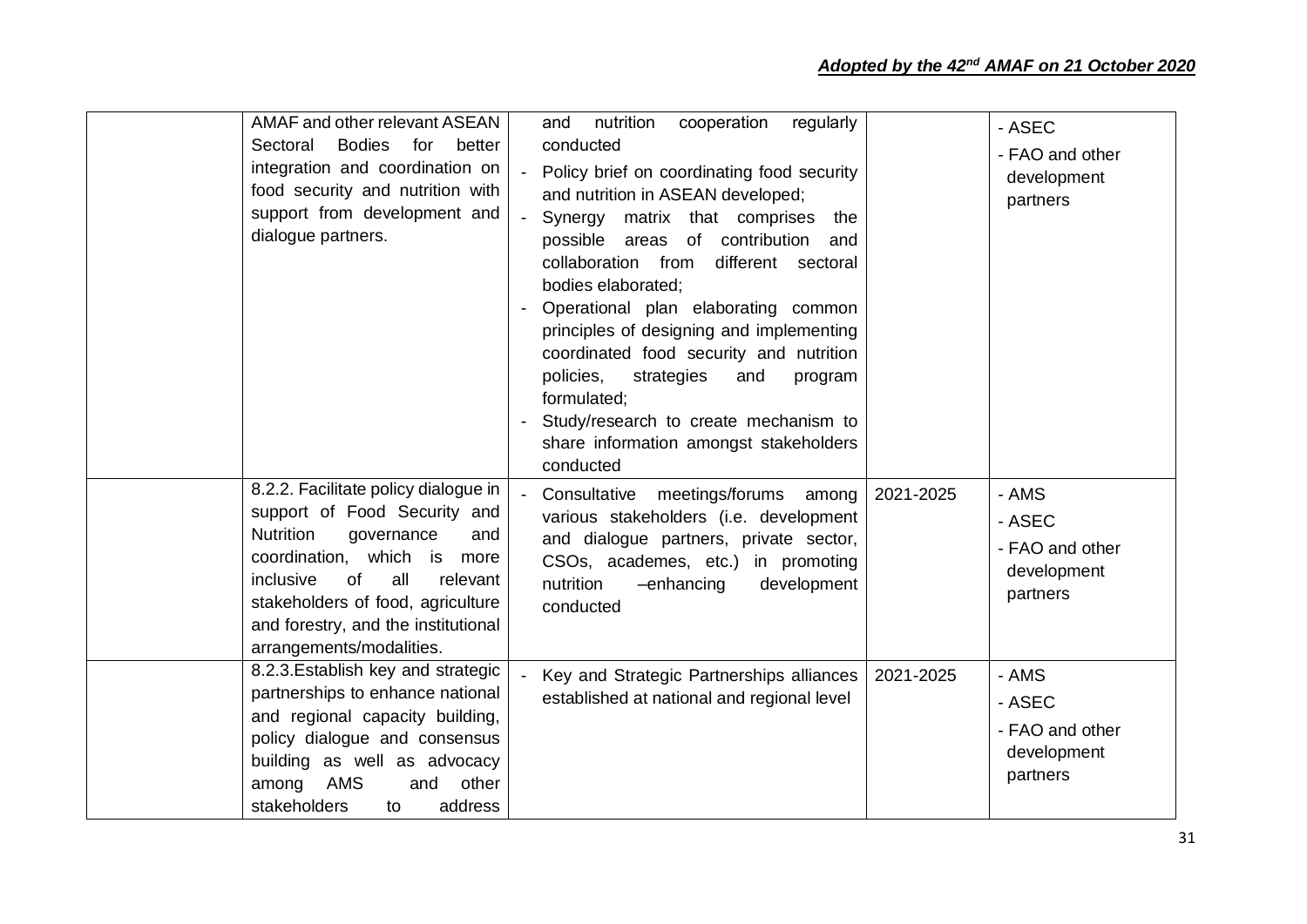|                  | problems of food security and<br>nutrition in the region.                                                                                                                                                                                   |                                                                                                                                              |           |                                                                                                     |
|------------------|---------------------------------------------------------------------------------------------------------------------------------------------------------------------------------------------------------------------------------------------|----------------------------------------------------------------------------------------------------------------------------------------------|-----------|-----------------------------------------------------------------------------------------------------|
|                  | implementation, monitoring and evaluation                                                                                                                                                                                                   | Strategic Thrust 9. Develop and strengthen nutrition-enhancing food, agriculture and forestry policies/programs and build capacity for their |           |                                                                                                     |
| and strengthened |                                                                                                                                                                                                                                             | Output 9.1. Nutrition-enhancing food, agriculture and forestry policies and programmes developed                                             | 2021-2025 | - AMS<br>- ASEC<br>- SOM HD as partner<br>- FAO<br>and<br>other<br>development<br>partners<br>- ASC |
|                  | Develop capacity to<br>9.1.1<br>mainstream nutrition in sectoral<br>and cross-sectoral policies and<br>related<br>programs<br>food,<br>to<br>agriculture and forestry                                                                       | - Seminar/<br>workshop<br>integrating<br>for<br>nutrition conducted                                                                          | 2021-2025 | - AMS<br>- ASEC<br>- FAO<br>and<br>other<br>development<br>partners<br>- ASC                        |
|                  | 9.1.2. Conduct various studies.<br>workshop(s) to enhance capacity<br>for policy<br>makers/officers<br>in.<br>formulating<br>nutrition-enhancing<br>food, agriculture and forestry<br>policies,<br>strategies<br>and<br>investment programs | Seminar/Workshop conducted<br>Various Studies carried out                                                                                    | 2021-2025 | - AMS<br>- ASEC<br>- FAO<br>other<br>and<br>development<br>partners<br>- ASC                        |
|                  | 9.1.3 Develop policy guidelines<br>and tools for formulating national<br>and regional nutrition-enhancing<br>and<br>sectoral<br>cross-sectoral<br>policies and programs related to<br>food, agriculture and forestry                        | National and Regional nutrition-enhancing<br>policy guidelines and tools developed                                                           | 2021-2021 | - AMS<br>- ASEC<br>- FAO<br>and<br>other<br>development<br>partners<br>- ASC                        |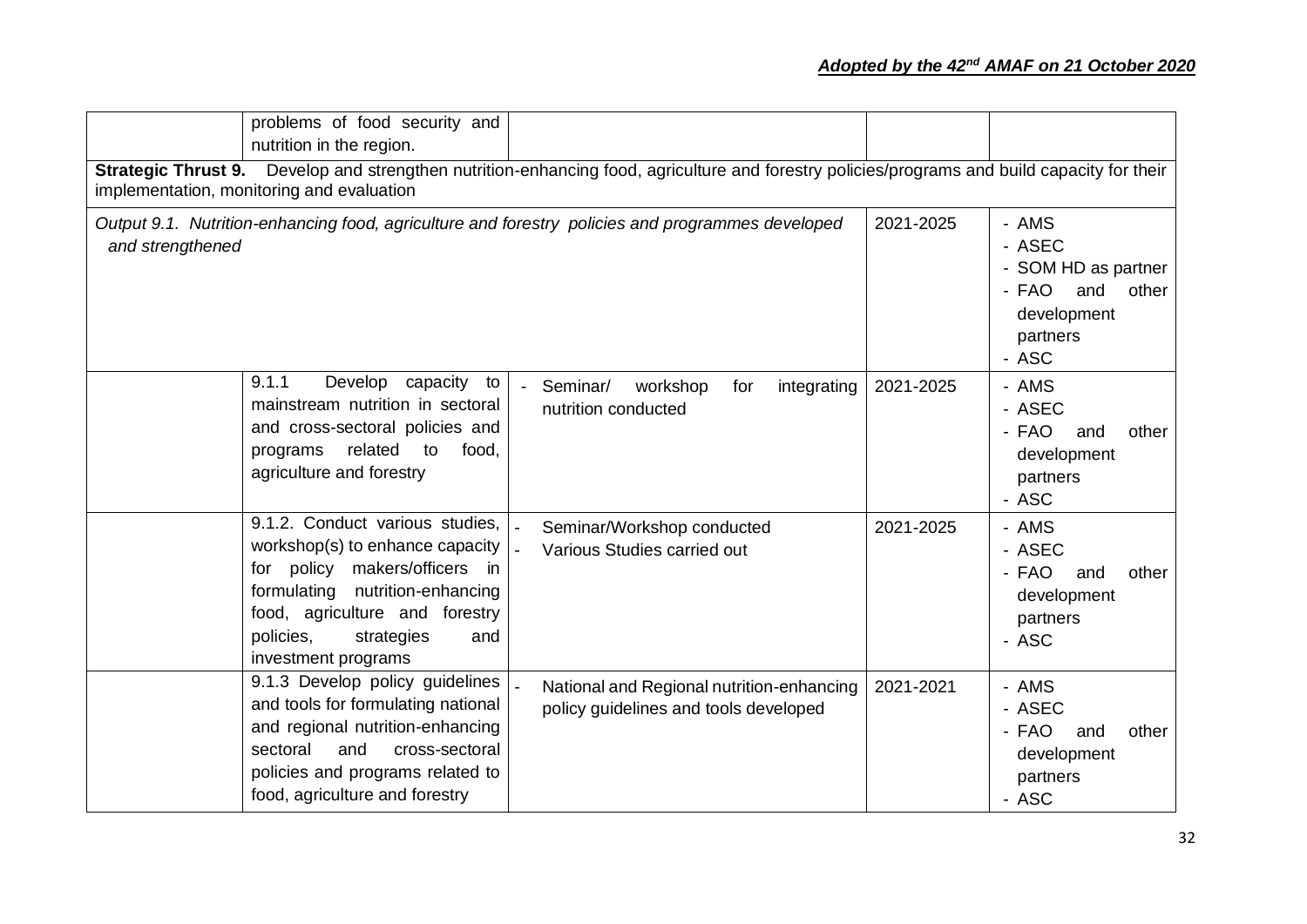| 9.1.4. Encourage and facilitate<br>AMS in using the national dietary<br>guidelines as one of the basis for<br>forecasting/ planning of food<br>supply in ensuring<br>food<br>and<br>nutrition<br>security<br>for<br>the<br>population.                   |                                                                                                                                     |           |                                                                              |
|----------------------------------------------------------------------------------------------------------------------------------------------------------------------------------------------------------------------------------------------------------|-------------------------------------------------------------------------------------------------------------------------------------|-----------|------------------------------------------------------------------------------|
| Output 9.2. Capacity for implementing, monitoring and evaluating nutrition-enhancing food,<br>agriculture and forestry policies, strategies and programs enhanced                                                                                        |                                                                                                                                     | 2021-2021 | - AMS<br>- ASEC<br>- FAO<br>other<br>and<br>development<br>partners<br>- ASC |
| 9.2.1. Develop guidelines and<br>implementing,<br>tools<br>for<br>evaluating<br>monitoring<br>and<br>national and regional nutrition-<br>enhancing sectoral and cross-<br>sectoral policies and programs<br>related to food, agriculture and<br>forestry | Various Guidelines and tools for effective<br>implementation have been developed<br>Appropriate M&E systems have been<br>introduced | 2021-2025 | - AMS<br>- ASEC<br>- FAO<br>other<br>and<br>development<br>partners<br>- ASC |
| building<br>9.2.2<br>Capacity<br>on<br>implementation and monitoring<br>evaluation<br>of<br>and<br>policies,<br>strategies and programs                                                                                                                  | Capacity<br>building<br>efforts<br>(training,<br>institutional strengthening, on-the job<br>coaching and etc.) carried out          | 2021-2025 | - AMS<br>- ASEC<br>- FAO<br>and<br>other<br>development<br>partners<br>- ASC |
| Output 9.3 Various programs related to nutrition-enhancing food, agriculture and forestry identified,<br>implemented, monitored and evaluated                                                                                                            |                                                                                                                                     | 2021-2025 | - AMS<br>- ASEC                                                              |